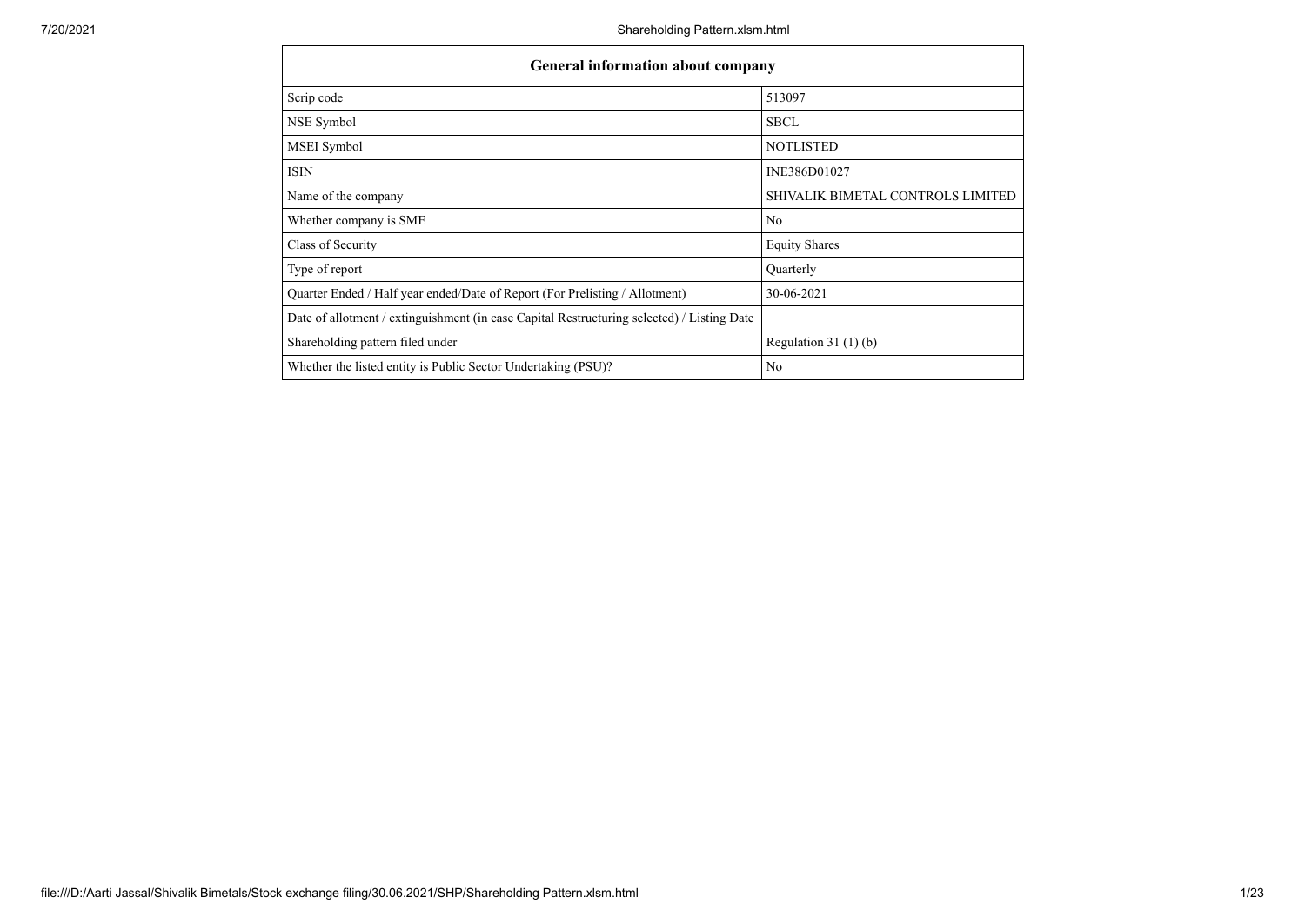|                | <b>Declaration</b>                                                                        |                |                                |                       |                             |  |  |  |  |  |  |  |
|----------------|-------------------------------------------------------------------------------------------|----------------|--------------------------------|-----------------------|-----------------------------|--|--|--|--|--|--|--|
| Sr.<br>No.     | Particular                                                                                | Yes/No         | Promoter and<br>Promoter Group | Public<br>shareholder | Non Promoter-<br>Non Public |  |  |  |  |  |  |  |
| $\mathbf{1}$   | Whether the Listed Entity has issued any partly paid up shares?                           | No             | N <sub>o</sub>                 | N <sub>o</sub>        | No                          |  |  |  |  |  |  |  |
| $\overline{2}$ | Whether the Listed Entity has issued any Convertible Securities<br>?                      | No             | N <sub>o</sub>                 | No                    | No                          |  |  |  |  |  |  |  |
| 3              | Whether the Listed Entity has issued any Warrants?                                        | No             | N <sub>o</sub>                 | No                    | No                          |  |  |  |  |  |  |  |
| $\overline{4}$ | Whether the Listed Entity has any shares against which<br>depository receipts are issued? | N <sub>0</sub> | N <sub>o</sub>                 | No                    | No                          |  |  |  |  |  |  |  |
| 5              | Whether the Listed Entity has any shares in locked-in?                                    | No             | N <sub>o</sub>                 | No                    | No                          |  |  |  |  |  |  |  |
| 6              | Whether any shares held by promoters are pledge or otherwise<br>encumbered?               | N <sub>o</sub> | N <sub>o</sub>                 |                       |                             |  |  |  |  |  |  |  |
| $\overline{7}$ | Whether company has equity shares with differential voting<br>rights?                     | No             | N <sub>o</sub>                 | N <sub>o</sub>        | No                          |  |  |  |  |  |  |  |
| 8              | Whether the listed entity has any significant beneficial owner?                           | N <sub>o</sub> |                                |                       |                             |  |  |  |  |  |  |  |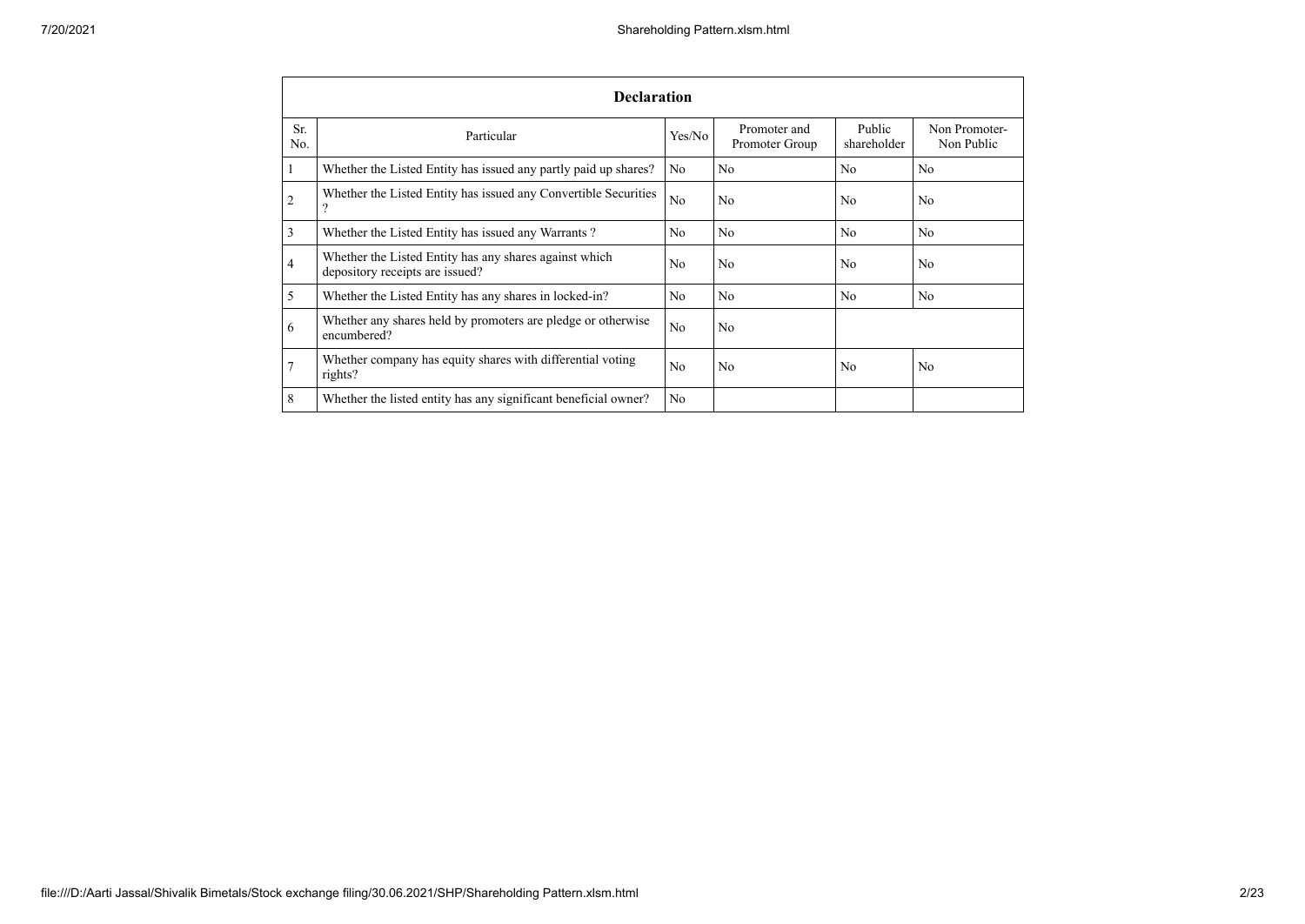|                 | Table I - Summary Statement holding of specified securities |              |                       |                             |                          |                              |                                        |                                                                  |               |          |                     |  |  |
|-----------------|-------------------------------------------------------------|--------------|-----------------------|-----------------------------|--------------------------|------------------------------|----------------------------------------|------------------------------------------------------------------|---------------|----------|---------------------|--|--|
|                 | Category                                                    | Nos. Of      | No. of<br>fully paid  | No. Of<br>Partly<br>paid-up | No. Of<br>shares         | Total nos.<br>shares         | Shareholding as a<br>% of total no. of | Number of Voting Rights held in each<br>class of securities (IX) |               |          |                     |  |  |
| Category<br>(1) | of<br>shareholder                                           | shareholders | up equity             | equity                      | underlying<br>Depository | held (VII)                   | shares (calculated<br>as per SCRR,     | No of Voting (XIV) Rights                                        |               |          | Total as a          |  |  |
|                 | (II)                                                        | (III)        | shares<br>held $(IV)$ | shares<br>held<br>(V)       | Receipts<br>(VI)         | $= (IV) +$<br>$(V)$ + $(VI)$ | 1957) (VIII) As a<br>% of $(A+B+C2)$   | Class eg:<br>X                                                   | Class<br>eg:y | Total    | $%$ of<br>$(A+B+C)$ |  |  |
| (A)             | Promoter<br>&<br>Promoter<br>Group                          | 16           | 23274920              |                             |                          | 23274920                     | 60.61                                  | 23274920                                                         |               | 23274920 | 61.18               |  |  |
| (B)             | Public                                                      | 8409         | 15127880              |                             |                          | 15127880                     | 39.39                                  | 14766904                                                         |               | 14766904 | 38.82               |  |  |
| (C)             | Non<br>Promoter-<br>Non Public                              |              |                       |                             |                          |                              |                                        |                                                                  |               |          |                     |  |  |
| (C1)            | <b>Shares</b><br>underlying<br><b>DRs</b>                   |              |                       |                             |                          |                              |                                        |                                                                  |               |          |                     |  |  |
| (C2)            | Shares held<br>by<br>Employee<br>Trusts                     |              |                       |                             |                          |                              |                                        |                                                                  |               |          |                     |  |  |
|                 | Total                                                       | 8425         | 38402800              |                             |                          | 38402800                     | 100                                    | 38041824                                                         |               | 38041824 | 100                 |  |  |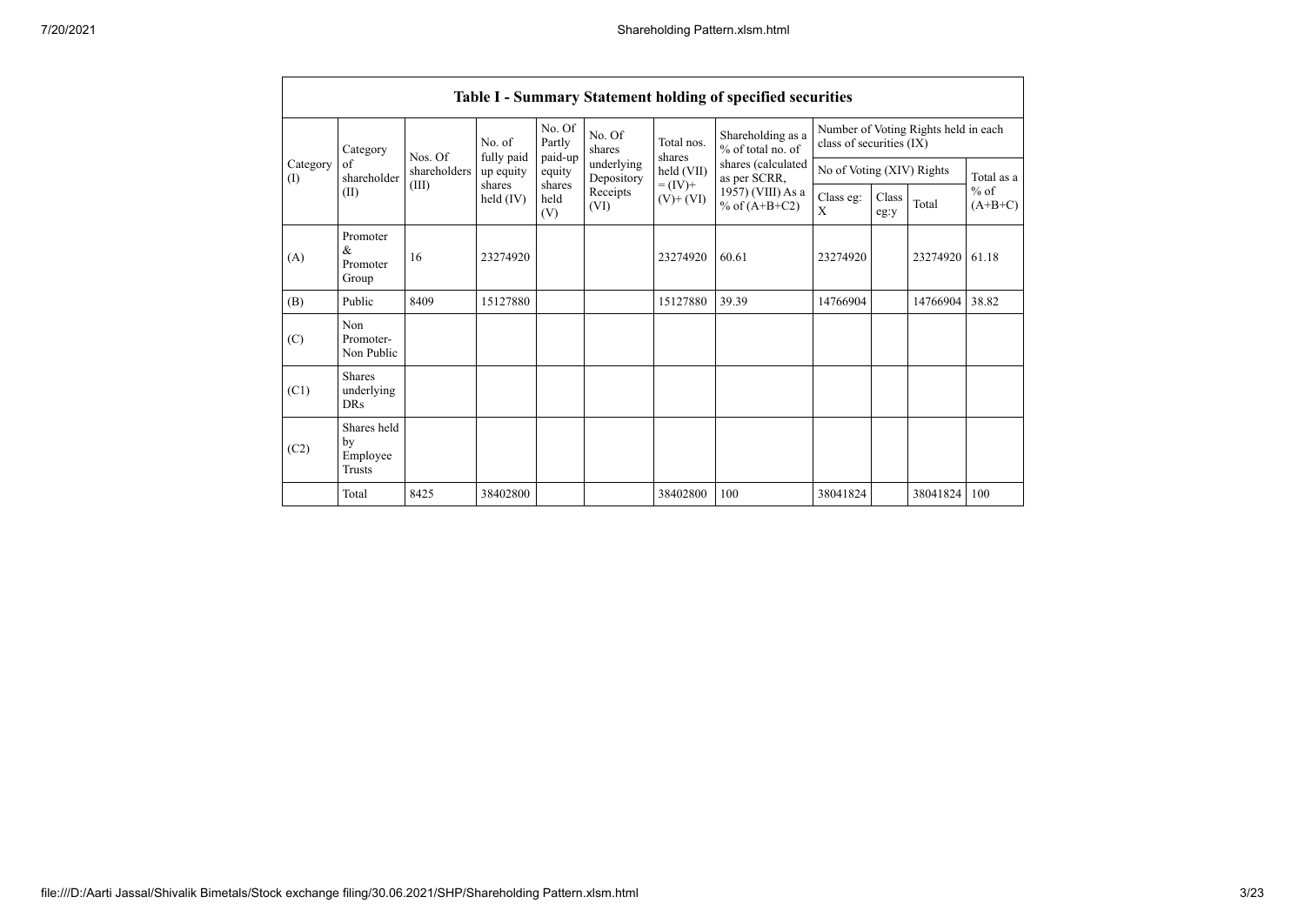|          |                                                                                            |                                  |                                                           |                                                                                    | Table I - Summary Statement holding of specified securities                              |            |                                                                               |            |                                                  |                                |
|----------|--------------------------------------------------------------------------------------------|----------------------------------|-----------------------------------------------------------|------------------------------------------------------------------------------------|------------------------------------------------------------------------------------------|------------|-------------------------------------------------------------------------------|------------|--------------------------------------------------|--------------------------------|
| Category | No. Of<br>No. of<br><b>Shares</b><br>Shares<br>Category<br>Underlying<br>of<br>Outstanding | Underlying                       | No. Of Shares<br>Underlying<br>Outstanding<br>convertible | Shareholding, as a %<br>assuming full<br>conversion of<br>convertible securities ( | Number of<br>Locked in<br>shares (XII)                                                   |            | Number of<br><b>Shares</b><br>pledged or<br>otherwise<br>encumbered<br>(XIII) |            | Number of<br>equity shares<br>held in            |                                |
| (I)      | shareholder<br>(II)                                                                        | convertible<br>securities<br>(X) | Outstanding<br>Warrants<br>$(X_i)$                        | securities and<br>No. Of<br>Warrants (Xi)<br>(a)                                   | as a percentage of<br>diluted share capital)<br>$(XI)=(VII)+(X) As a %$<br>of $(A+B+C2)$ | No.<br>(a) | As $a$<br>$%$ of<br>total<br><b>Shares</b><br>held<br>(b)                     | No.<br>(a) | As a<br>$%$ of<br>total<br>Shares<br>held<br>(b) | dematerialized<br>form $(XIV)$ |
| (A)      | Promoter<br>$\&$<br>Promoter<br>Group                                                      |                                  |                                                           |                                                                                    | 60.61                                                                                    |            |                                                                               |            |                                                  | 23274920                       |
| (B)      | Public                                                                                     |                                  |                                                           |                                                                                    | 39.39                                                                                    |            |                                                                               |            |                                                  | 14408780                       |
| (C)      | Non<br>Promoter-<br>Non Public                                                             |                                  |                                                           |                                                                                    |                                                                                          |            |                                                                               |            |                                                  |                                |
| (C1)     | <b>Shares</b><br>underlying<br><b>DRs</b>                                                  |                                  |                                                           |                                                                                    |                                                                                          |            |                                                                               |            |                                                  |                                |
| (C2)     | Shares held<br>by<br>Employee<br><b>Trusts</b>                                             |                                  |                                                           |                                                                                    |                                                                                          |            |                                                                               |            |                                                  |                                |
|          | Total                                                                                      |                                  |                                                           |                                                                                    | 100                                                                                      |            |                                                                               |            |                                                  | 37683700                       |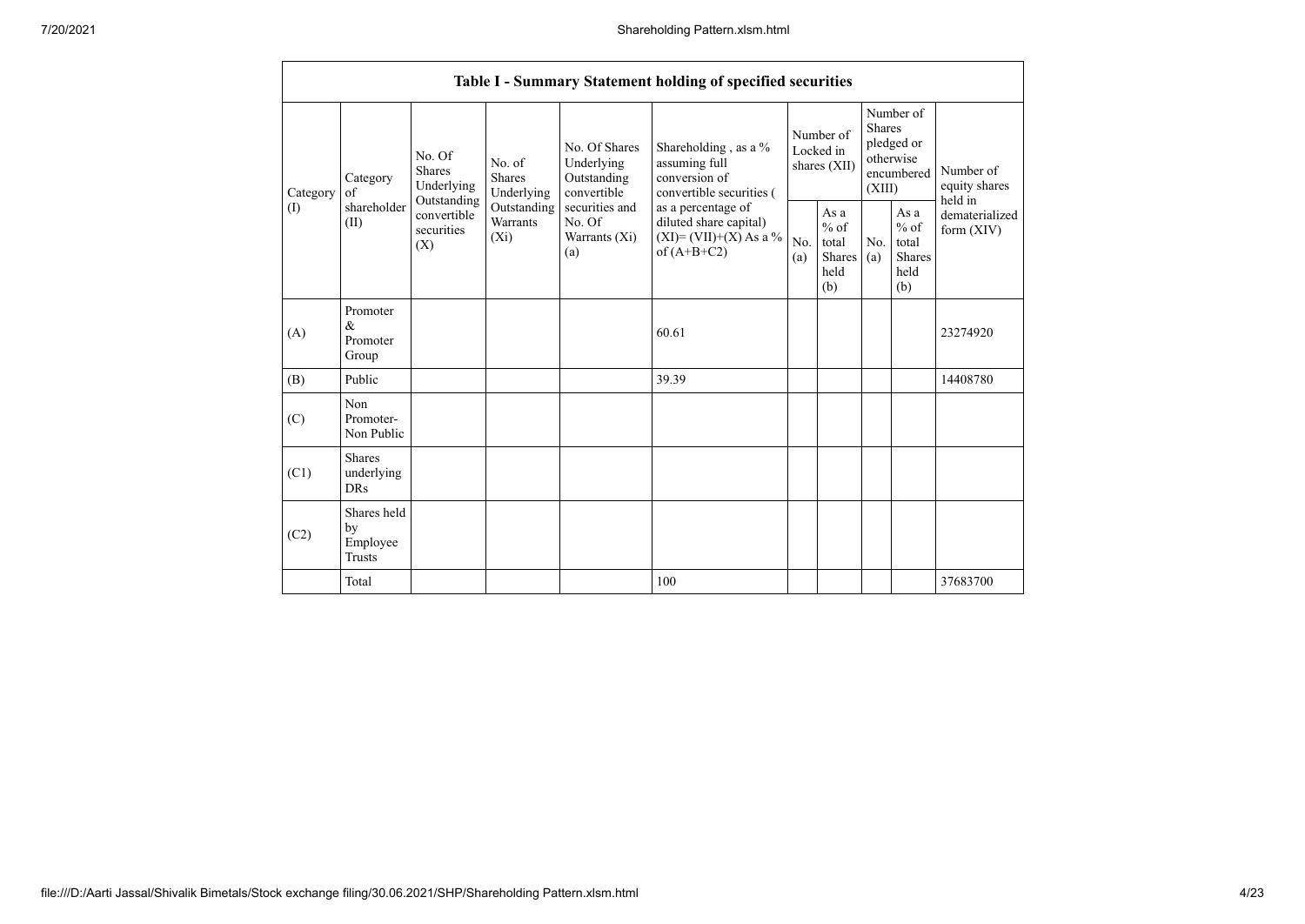|                                                                                                |                                                                                                         |                         |                                   | No.<br>Of                       | No. Of                             | Total nos.                  | Shareholding<br>as a % of<br>total no. of        | class of securities (IX)  |               | Number of Voting Rights held in each |                                 |
|------------------------------------------------------------------------------------------------|---------------------------------------------------------------------------------------------------------|-------------------------|-----------------------------------|---------------------------------|------------------------------------|-----------------------------|--------------------------------------------------|---------------------------|---------------|--------------------------------------|---------------------------------|
| Sr.                                                                                            | Category &<br>Name of the                                                                               | Nos. Of<br>shareholders | No. of<br>fully paid<br>up equity | Partly<br>paid-<br>up           | shares<br>underlying<br>Depository | shares<br>held<br>$(VII) =$ | shares<br>(calculated<br>as per                  | No of Voting (XIV) Rights |               |                                      | Total<br>as a %                 |
|                                                                                                | Shareholders (I)                                                                                        | (III)                   | shares<br>held $(IV)$             | equity<br>shares<br>held<br>(V) | Receipts<br>(VI)                   | $(IV)+$<br>$(V)$ + $(VI)$   | SCRR,<br>1957) (VIII)<br>As a % of<br>$(A+B+C2)$ | Class eg:<br>Χ            | Class<br>eg:y | Total                                | of<br>Total<br>Voting<br>rights |
| А                                                                                              | Table II - Statement showing shareholding pattern of the Promoter and Promoter Group                    |                         |                                   |                                 |                                    |                             |                                                  |                           |               |                                      |                                 |
| (1)                                                                                            | Indian                                                                                                  |                         |                                   |                                 |                                    |                             |                                                  |                           |               |                                      |                                 |
| (a)                                                                                            | Individuals/Hindu<br>undivided Family                                                                   | 10                      | 5424849                           |                                 |                                    | 5424849                     | 14.13                                            | 5424849                   |               | 5424849                              | 14.26                           |
| (d)                                                                                            | Any Other<br>(specify)                                                                                  | 6                       | 17850071                          |                                 |                                    | 17850071                    | 46.48                                            | 17850071                  |               | 17850071                             | 46.92                           |
| Sub-Total<br>(A)(1)                                                                            |                                                                                                         | 16                      | 23274920                          |                                 |                                    | 23274920                    | 60.61                                            | 23274920                  |               | 23274920                             | 61.18                           |
| (2)                                                                                            | Foreign                                                                                                 |                         |                                   |                                 |                                    |                             |                                                  |                           |               |                                      |                                 |
| Total<br>Shareholding<br>of Promoter<br>and<br>Promoter<br>Group $(A)=$<br>$(A)(1)+(A)$<br>(2) |                                                                                                         | 16                      | 23274920                          |                                 |                                    | 23274920                    | 60.61                                            | 23274920                  |               | 23274920                             | 61.18                           |
| $\, {\bf B}$                                                                                   | Table III - Statement showing shareholding pattern of the Public shareholder                            |                         |                                   |                                 |                                    |                             |                                                  |                           |               |                                      |                                 |
| (1)                                                                                            | Institutions                                                                                            |                         |                                   |                                 |                                    |                             |                                                  |                           |               |                                      |                                 |
| (c)                                                                                            | Alternate<br><b>Investment Funds</b>                                                                    | $\mathbf{1}$            | 22291                             |                                 |                                    | 22291                       | 0.06                                             | 22291                     |               | 22291                                | 0.06                            |
| (f)                                                                                            | Financial<br>Institutions/<br><b>Banks</b>                                                              | $\mathbf{1}$            | 2000                              |                                 |                                    | 2000                        | 0.01                                             | 2000                      |               | 2000                                 | 0.01                            |
| Sub-Total<br>(B)(1)                                                                            |                                                                                                         | $\overline{2}$          | 24291                             |                                 |                                    | 24291                       | 0.06                                             | 24291                     |               | 24291                                | 0.06                            |
| (3)                                                                                            | Non-institutions                                                                                        |                         |                                   |                                 |                                    |                             |                                                  |                           |               |                                      |                                 |
| (a(i))                                                                                         | Individuals -<br>i.Individual<br>shareholders<br>holding nominal<br>share capital up<br>to Rs. 2 lakhs. | 8112                    | 10168443                          |                                 |                                    | 10168443 26.48              |                                                  | 10168443                  |               | 10168443 26.73                       |                                 |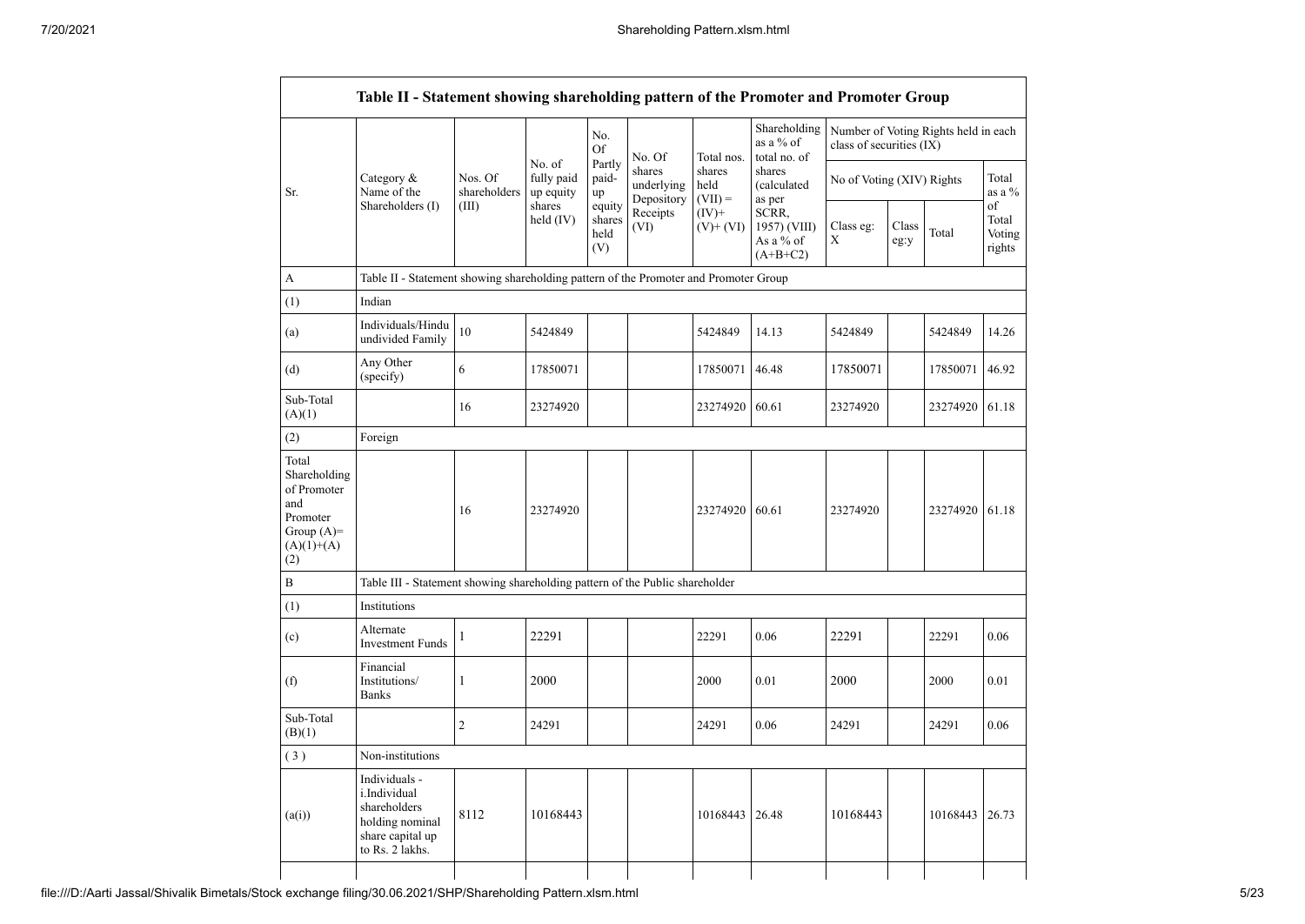## 7/20/2021 Shareholding Pattern.xlsm.html

| (a(ii))                                                                     | Individuals - ii.<br>Individual<br>shareholders<br>holding nominal<br>share capital in<br>excess of Rs. 2<br>lakhs. | 8    | 2827487  |  | 2827487  | 7.36  | 2827487  | 2827487  | 7.43  |
|-----------------------------------------------------------------------------|---------------------------------------------------------------------------------------------------------------------|------|----------|--|----------|-------|----------|----------|-------|
| (b)                                                                         | NBFCs registered<br>with RBI                                                                                        |      | 3000     |  | 3000     | 0.01  | 3000     | 3000     | 0.01  |
| (e)                                                                         | Any Other<br>(specify)                                                                                              | 286  | 2104659  |  | 2104659  | 5.48  | 1743683  | 1743683  | 4.58  |
| Sub-Total<br>(B)(3)                                                         |                                                                                                                     | 8407 | 15103589 |  | 15103589 | 39.33 | 14742613 | 14742613 | 38.75 |
| <b>Total Public</b><br>Shareholding<br>$(B)=(B)(1)+$<br>$(B)(2)+(B)$<br>(3) |                                                                                                                     | 8409 | 15127880 |  | 15127880 | 39.39 | 14766904 | 14766904 | 38.82 |
| $\mathbf C$                                                                 | Table IV - Statement showing shareholding pattern of the Non Promoter- Non Public shareholder                       |      |          |  |          |       |          |          |       |
| Total (<br>$A+B+C2$ )                                                       |                                                                                                                     | 8425 | 38402800 |  | 38402800 | 100   | 38041824 | 38041824 | 100   |
| Total<br>$(A+B+C)$                                                          |                                                                                                                     | 8425 | 38402800 |  | 38402800 | 100   | 38041824 | 38041824 | 100   |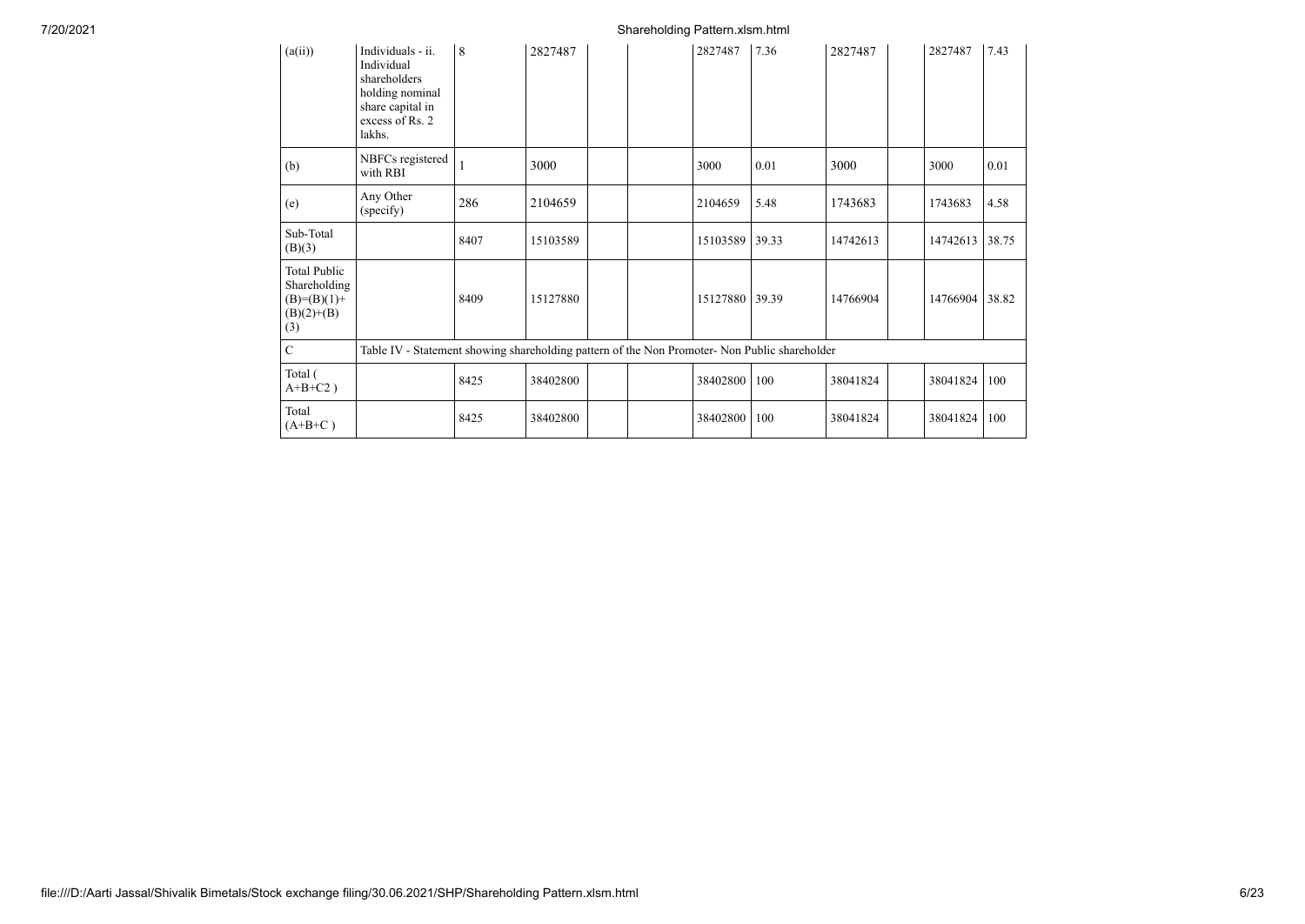|                                                                                         |                                                      |                                       |                                                           | Table II - Statement showing shareholding pattern of the Promoter and Promoter Group  |            |                                                  |                         |                                                    |                                       |
|-----------------------------------------------------------------------------------------|------------------------------------------------------|---------------------------------------|-----------------------------------------------------------|---------------------------------------------------------------------------------------|------------|--------------------------------------------------|-------------------------|----------------------------------------------------|---------------------------------------|
| Sr.                                                                                     | No. Of<br><b>Shares</b><br>Underlying<br>Outstanding | No. of<br><b>Shares</b><br>Underlying | No. Of Shares<br>Underlying<br>Outstanding<br>convertible | Shareholding, as a $%$<br>assuming full conversion of<br>convertible securities (as a |            | Number of<br>Locked in<br>shares (XII)           | <b>Shares</b><br>(XIII) | Number of<br>pledged or<br>otherwise<br>encumbered | Number of<br>equity shares<br>held in |
|                                                                                         | convertible<br>securities<br>(X)                     | Outstanding<br>Warrants<br>$(X_i)$    | securities and<br>No. Of Warrants<br>$(Xi)$ (a)           | percentage of diluted share<br>capital) $(XI) = (VII)+(X) As$<br>a % of $(A+B+C2)$    | No.<br>(a) | As a<br>$%$ of<br>total<br>Shares<br>held<br>(b) | No.<br>(a)              | As a<br>$%$ of<br>total<br>Shares<br>held<br>(b)   | dematerialized<br>form $(XIV)$        |
| A                                                                                       |                                                      |                                       |                                                           | Table II - Statement showing shareholding pattern of the Promoter and Promoter Group  |            |                                                  |                         |                                                    |                                       |
| (1)                                                                                     | Indian                                               |                                       |                                                           |                                                                                       |            |                                                  |                         |                                                    |                                       |
| (a)                                                                                     |                                                      |                                       |                                                           | 14.13                                                                                 |            |                                                  |                         |                                                    | 5424849                               |
| (d)                                                                                     |                                                      |                                       |                                                           | 46.48                                                                                 |            |                                                  |                         |                                                    | 17850071                              |
| Sub-Total (A)<br>(1)                                                                    |                                                      |                                       |                                                           | 60.61                                                                                 |            |                                                  |                         |                                                    | 23274920                              |
| (2)                                                                                     | Foreign                                              |                                       |                                                           |                                                                                       |            |                                                  |                         |                                                    |                                       |
| Total<br>Shareholding<br>of Promoter<br>and Promoter<br>Group $(A)=$<br>$(A)(1)+(A)(2)$ |                                                      |                                       |                                                           | 60.61                                                                                 |            |                                                  |                         |                                                    | 23274920                              |
| B                                                                                       |                                                      |                                       |                                                           | Table III - Statement showing shareholding pattern of the Public shareholder          |            |                                                  |                         |                                                    |                                       |
| (1)                                                                                     | Institutions                                         |                                       |                                                           |                                                                                       |            |                                                  |                         |                                                    |                                       |
| (c)                                                                                     |                                                      |                                       |                                                           | 0.06                                                                                  |            |                                                  |                         |                                                    | 22291                                 |
| (f)                                                                                     |                                                      |                                       |                                                           | 0.01                                                                                  |            |                                                  |                         |                                                    | 2000                                  |
| Sub-Total (B)<br>(1)                                                                    |                                                      |                                       |                                                           | 0.06                                                                                  |            |                                                  |                         |                                                    | 24291                                 |
| (3)                                                                                     | Non-institutions                                     |                                       |                                                           |                                                                                       |            |                                                  |                         |                                                    |                                       |
| (a(i))                                                                                  |                                                      |                                       |                                                           | 26.48                                                                                 |            |                                                  |                         |                                                    | 9452343                               |
| (a(ii))                                                                                 |                                                      |                                       |                                                           | 7.36                                                                                  |            |                                                  |                         |                                                    | 2827487                               |
| (b)                                                                                     |                                                      |                                       |                                                           | 0.01                                                                                  |            |                                                  |                         |                                                    | 3000                                  |
| (e)                                                                                     |                                                      |                                       |                                                           | 5.48                                                                                  |            |                                                  |                         |                                                    | 2101659                               |
| Sub-Total (B)<br>(3)                                                                    |                                                      |                                       |                                                           | 39.33                                                                                 |            |                                                  |                         |                                                    | 14384489                              |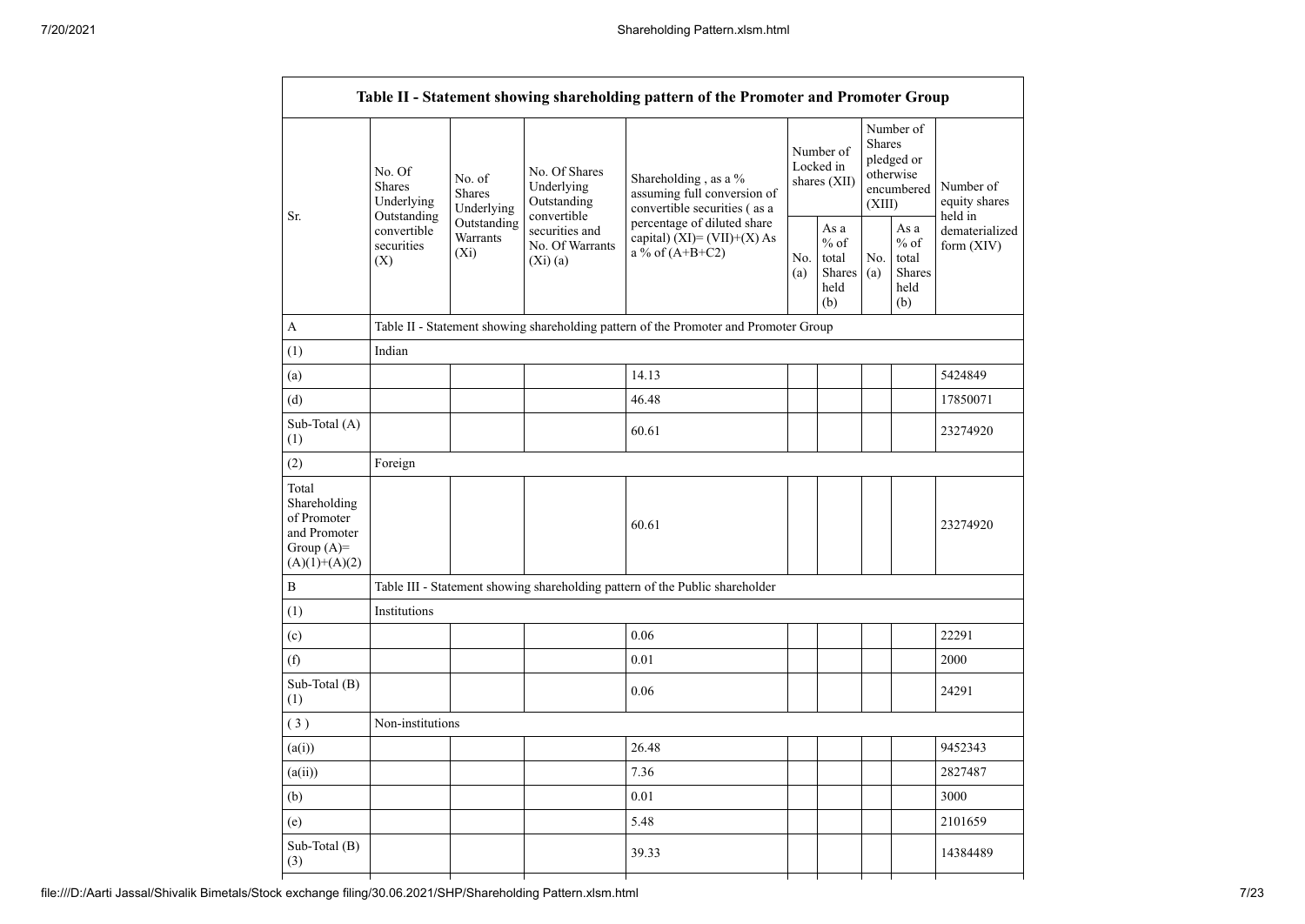## 7/20/2021 Shareholding Pattern.xlsm.html

| Total Public<br>Shareholding<br>$(B)=(B)(1)+$<br>$(B)(2)+(B)(3)$ |  | 39.39                                                                                         |  |  | 14408780 |
|------------------------------------------------------------------|--|-----------------------------------------------------------------------------------------------|--|--|----------|
|                                                                  |  | Table IV - Statement showing shareholding pattern of the Non Promoter- Non Public shareholder |  |  |          |
| Total (<br>$A+B+C2$ )                                            |  | 100                                                                                           |  |  | 37683700 |
| Total $(A+B+C$                                                   |  | 100                                                                                           |  |  | 37683700 |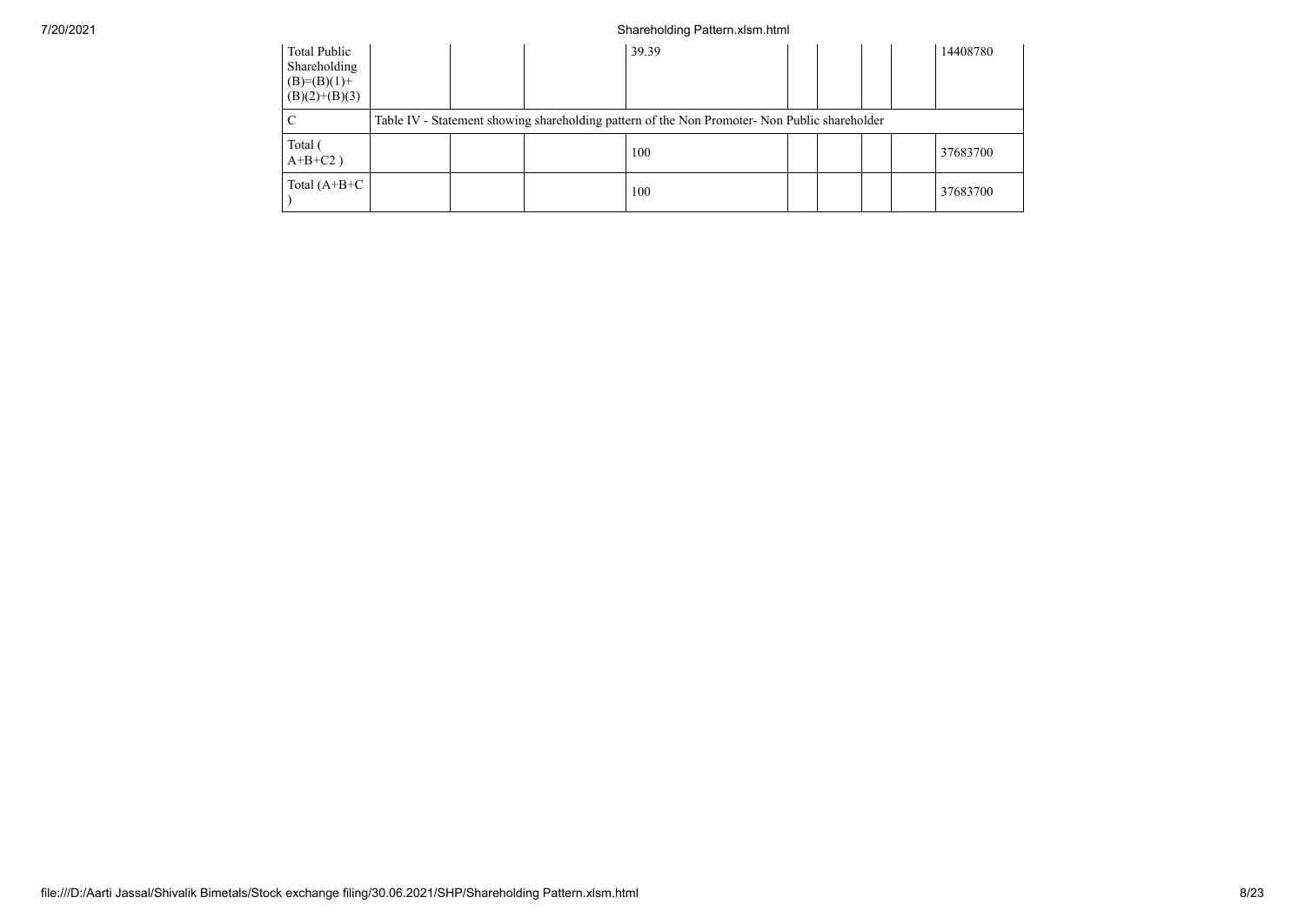| Individuals/Hindu undivided Family                                                                                   |                                                   |                              |                                                 |                                               |                                |                                               |                                                       |  |  |  |  |  |
|----------------------------------------------------------------------------------------------------------------------|---------------------------------------------------|------------------------------|-------------------------------------------------|-----------------------------------------------|--------------------------------|-----------------------------------------------|-------------------------------------------------------|--|--|--|--|--|
| Searial No.                                                                                                          | $\mathbf{1}$                                      | $\overline{2}$               | $\overline{3}$                                  | $\overline{4}$                                | 5                              | 6                                             | $\overline{7}$                                        |  |  |  |  |  |
| Name of the<br>Shareholders (I)                                                                                      | <b>NARINDER</b><br><b>SINGH</b><br><b>GHUMMAN</b> | <b>MANJIT</b><br><b>KAUR</b> | <b>JASPAL</b><br><b>SINGH</b><br><b>DHILLON</b> | TEJINDERJEET<br><b>KAUR</b><br><b>GHUMMAN</b> | <b>SARITA</b><br><b>SANDHU</b> | DEVINDERJEET<br><b>SINGH</b><br><b>SANDHU</b> | <b>SATINDER</b><br><b>JEET SINGH</b><br><b>SANDHU</b> |  |  |  |  |  |
| PAN(II)                                                                                                              | AAAPG0769L                                        | AAGPK4376B                   | AAJPD6381J                                      | ABJPG6987C                                    | ABJPS0310F                     | ABJPS2761E                                    | ABJPS2763G                                            |  |  |  |  |  |
| No. of fully paid<br>up equity shares<br>held (IV)                                                                   | 2994000                                           | 176000                       | 4000                                            | 616000                                        | 432000                         | 76000                                         | 576000                                                |  |  |  |  |  |
| No. Of Partly paid-<br>up equity shares<br>held(V)                                                                   |                                                   |                              |                                                 |                                               |                                |                                               |                                                       |  |  |  |  |  |
| No. Of shares<br>underlying<br>Depository<br>Receipts (VI)                                                           |                                                   |                              |                                                 |                                               |                                |                                               |                                                       |  |  |  |  |  |
| Total nos. shares<br>held $(VII) = (IV) +$<br>$(V)$ + $(VI)$                                                         | 2994000                                           | 176000                       | 4000                                            | 616000                                        | 432000                         | 76000                                         | 576000                                                |  |  |  |  |  |
| Shareholding as a<br>% of total no. of<br>shares (calculated<br>as per SCRR,<br>1957) (VIII) As a<br>% of $(A+B+C2)$ | 7.8                                               | 0.46                         | 0.01                                            | 1.6                                           | 1.12                           | 0.2                                           | 1.5                                                   |  |  |  |  |  |
| Number of Voting Rights held in each class of securities (IX)                                                        |                                                   |                              |                                                 |                                               |                                |                                               |                                                       |  |  |  |  |  |
| Class eg: $X$                                                                                                        | 2994000                                           | 176000                       | 4000                                            | 616000                                        | 432000                         | 76000                                         | 576000                                                |  |  |  |  |  |
| Class eg:y                                                                                                           |                                                   |                              |                                                 |                                               |                                |                                               |                                                       |  |  |  |  |  |
| Total                                                                                                                | 2994000                                           | 176000                       | 4000                                            | 616000                                        | 432000                         | 76000                                         | 576000                                                |  |  |  |  |  |
| Total as a % of<br>Total Voting rights                                                                               | 7.87                                              | 0.46                         | 0.01                                            | 1.62                                          | 1.14                           | 0.2                                           | 1.51                                                  |  |  |  |  |  |
| No. Of Shares<br>Underlying<br>Outstanding<br>convertible<br>securities $(X)$                                        |                                                   |                              |                                                 |                                               |                                |                                               |                                                       |  |  |  |  |  |
| No. of Shares<br>Underlying<br>Outstanding<br>Warrants (Xi)                                                          |                                                   |                              |                                                 |                                               |                                |                                               |                                                       |  |  |  |  |  |
| No. Of Shares<br>Underlying<br>Outstanding<br>convertible                                                            |                                                   |                              |                                                 |                                               |                                |                                               |                                                       |  |  |  |  |  |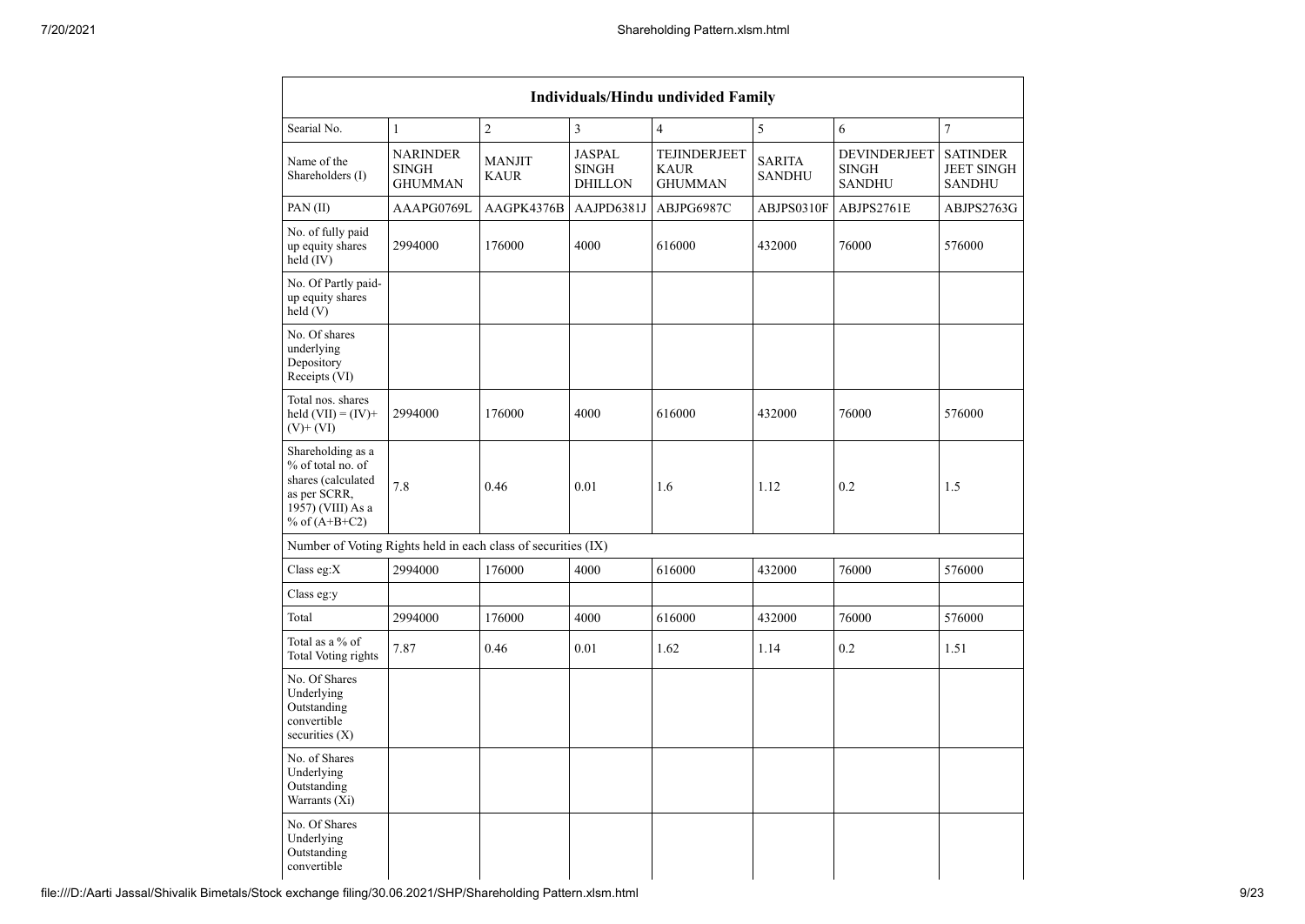| securities and No.<br>Of Warrants (Xi)<br>(a)                                                                                                                                            |          |          |          |          |          |          |          |
|------------------------------------------------------------------------------------------------------------------------------------------------------------------------------------------|----------|----------|----------|----------|----------|----------|----------|
| Shareholding, as a<br>% assuming full<br>conversion of<br>convertible<br>securities (as a<br>percentage of<br>diluted share<br>capital) (XI)=<br>$(VII)+(Xi)(a)$ As a<br>% of $(A+B+C2)$ | 7.8      | 0.46     | 0.01     | 1.6      | 1.12     | 0.2      | 1.5      |
| Number of Locked in shares (XII)                                                                                                                                                         |          |          |          |          |          |          |          |
| No. (a)                                                                                                                                                                                  |          |          |          |          |          |          |          |
| As a % of total<br>Shares held (b)                                                                                                                                                       |          |          |          |          |          |          |          |
| Number of Shares pledged or otherwise encumbered (XIII)                                                                                                                                  |          |          |          |          |          |          |          |
| No. (a)                                                                                                                                                                                  |          |          |          |          |          |          |          |
| As a % of total<br>Shares held (b)                                                                                                                                                       |          |          |          |          |          |          |          |
| Number of equity<br>shares held in<br>dematerialized<br>form $(XIV)$                                                                                                                     | 2994000  | 176000   | 4000     | 616000   | 432000   | 76000    | 576000   |
| Reason for not providing PAN                                                                                                                                                             |          |          |          |          |          |          |          |
| Reason for not<br>providing PAN                                                                                                                                                          |          |          |          |          |          |          |          |
| Shareholder type                                                                                                                                                                         | Promoter | Promoter | Promoter | Promoter | Promoter | Promoter | Promoter |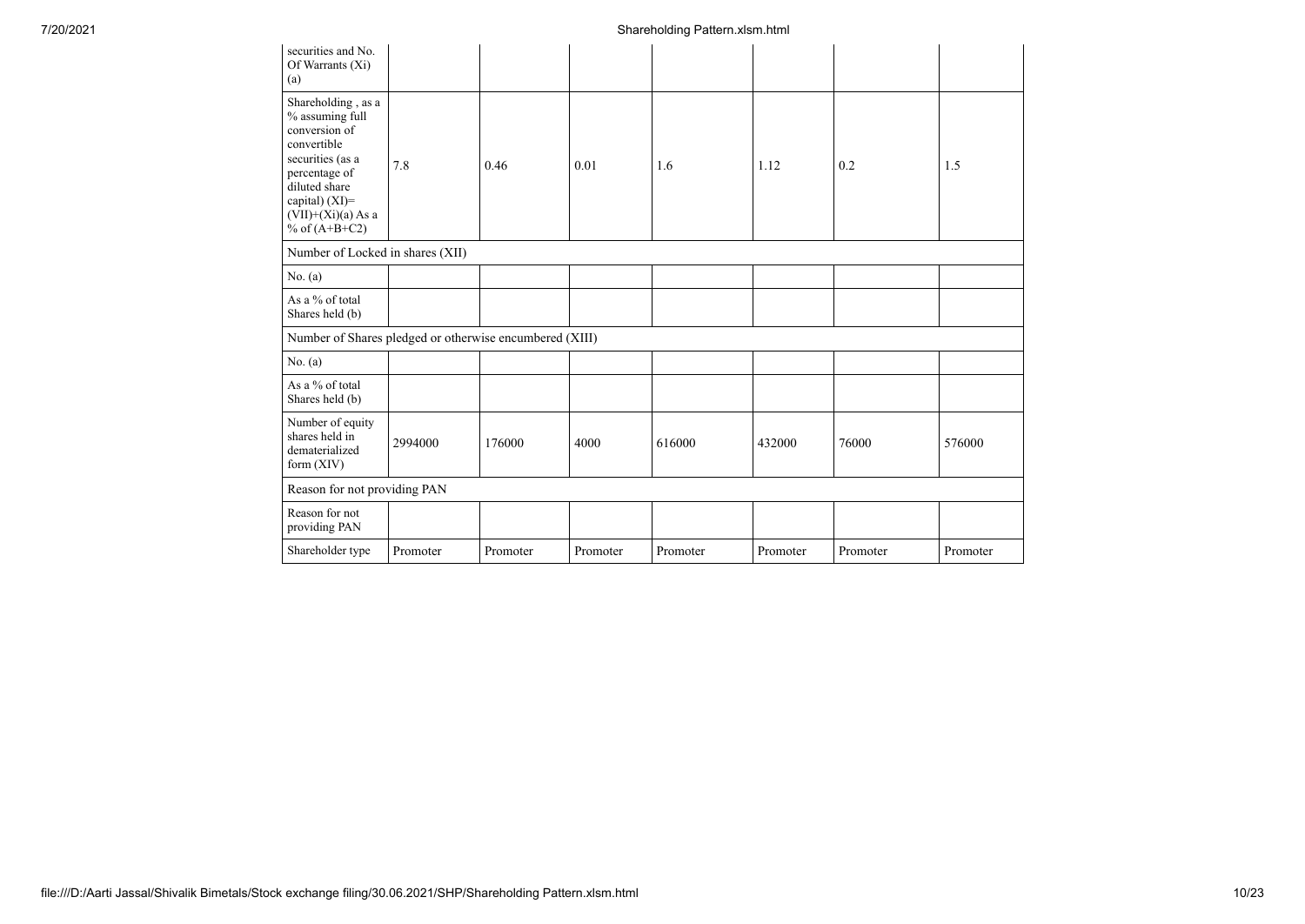| Individuals/Hindu undivided Family                                                                                   |                                                               |                      |              |                       |  |  |  |  |  |  |  |
|----------------------------------------------------------------------------------------------------------------------|---------------------------------------------------------------|----------------------|--------------|-----------------------|--|--|--|--|--|--|--|
| Searial No.                                                                                                          | 8                                                             | 9                    | 10           |                       |  |  |  |  |  |  |  |
| Name of the<br>Shareholders (I)                                                                                      | <b>GURBIR SANDHU</b>                                          | <b>SUMER GHUMMAN</b> | ANGAD SANDHU | Click here to go back |  |  |  |  |  |  |  |
| PAN (II)                                                                                                             | ABJPS6626A                                                    | AHMPG7844D           | AVJPS6029H   | Total                 |  |  |  |  |  |  |  |
| No. of fully paid<br>up equity shares<br>held (IV)                                                                   | 244849                                                        | 2000                 | 304000       | 5424849               |  |  |  |  |  |  |  |
| No. Of Partly paid-<br>up equity shares<br>$\text{held}(V)$                                                          |                                                               |                      |              |                       |  |  |  |  |  |  |  |
| No. Of shares<br>underlying<br>Depository<br>Receipts (VI)                                                           |                                                               |                      |              |                       |  |  |  |  |  |  |  |
| Total nos. shares<br>held $(VII) = (IV) +$<br>$(V)$ + $(VI)$                                                         | 244849                                                        | 2000                 | 304000       | 5424849               |  |  |  |  |  |  |  |
| Shareholding as a<br>% of total no. of<br>shares (calculated<br>as per SCRR,<br>1957) (VIII) As a<br>% of $(A+B+C2)$ | 0.64                                                          | 0.01                 | 0.79         | 14.13                 |  |  |  |  |  |  |  |
|                                                                                                                      | Number of Voting Rights held in each class of securities (IX) |                      |              |                       |  |  |  |  |  |  |  |
| Class eg: $X$                                                                                                        | 244849                                                        | 2000                 | 304000       | 5424849               |  |  |  |  |  |  |  |
| Class eg:y                                                                                                           |                                                               |                      |              |                       |  |  |  |  |  |  |  |
| Total                                                                                                                | 244849                                                        | 2000                 | 304000       | 5424849               |  |  |  |  |  |  |  |
| Total as a % of<br>Total Voting rights                                                                               | 0.64                                                          | $0.01\,$             | $0.8\,$      | 14.26                 |  |  |  |  |  |  |  |
| No. Of Shares<br>Underlying<br>Outstanding<br>convertible<br>securities $(X)$                                        |                                                               |                      |              |                       |  |  |  |  |  |  |  |
| No. of Shares<br>Underlying<br>Outstanding<br>Warrants (Xi)                                                          |                                                               |                      |              |                       |  |  |  |  |  |  |  |
| No. Of Shares<br>Underlying<br>Outstanding<br>convertible<br>securities and No.                                      |                                                               |                      |              |                       |  |  |  |  |  |  |  |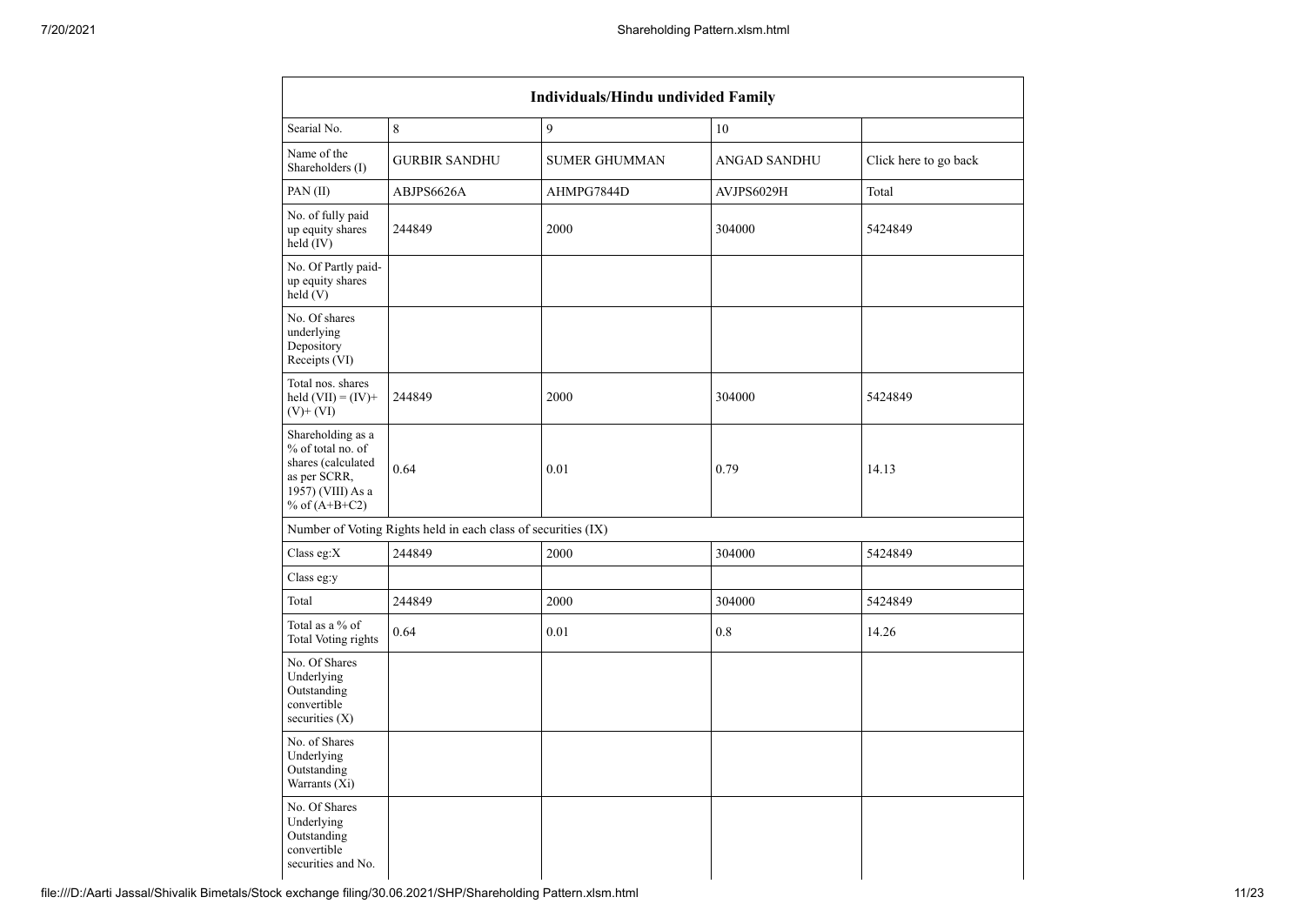| Of Warrants (Xi)<br>(a)                                                                                                                                                                     |                                                         |          |          |         |
|---------------------------------------------------------------------------------------------------------------------------------------------------------------------------------------------|---------------------------------------------------------|----------|----------|---------|
| Shareholding, as a<br>$\%$ assuming full<br>conversion of<br>convertible<br>securities (as a<br>percentage of<br>diluted share<br>capital) (XI)=<br>$(VII)+(Xi)(a) As a$<br>% of $(A+B+C2)$ | 0.64                                                    | 0.01     | 0.79     | 14.13   |
| Number of Locked in shares (XII)                                                                                                                                                            |                                                         |          |          |         |
| No. $(a)$                                                                                                                                                                                   |                                                         |          |          |         |
| As a % of total<br>Shares held (b)                                                                                                                                                          |                                                         |          |          |         |
|                                                                                                                                                                                             | Number of Shares pledged or otherwise encumbered (XIII) |          |          |         |
| No. (a)                                                                                                                                                                                     |                                                         |          |          |         |
| As a % of total<br>Shares held (b)                                                                                                                                                          |                                                         |          |          |         |
| Number of equity<br>shares held in<br>dematerialized<br>form $(XIV)$                                                                                                                        | 244849                                                  | 2000     | 304000   | 5424849 |
| Reason for not providing PAN                                                                                                                                                                |                                                         |          |          |         |
| Reason for not<br>providing PAN                                                                                                                                                             |                                                         |          |          |         |
| Shareholder type                                                                                                                                                                            | Promoter                                                | Promoter | Promoter |         |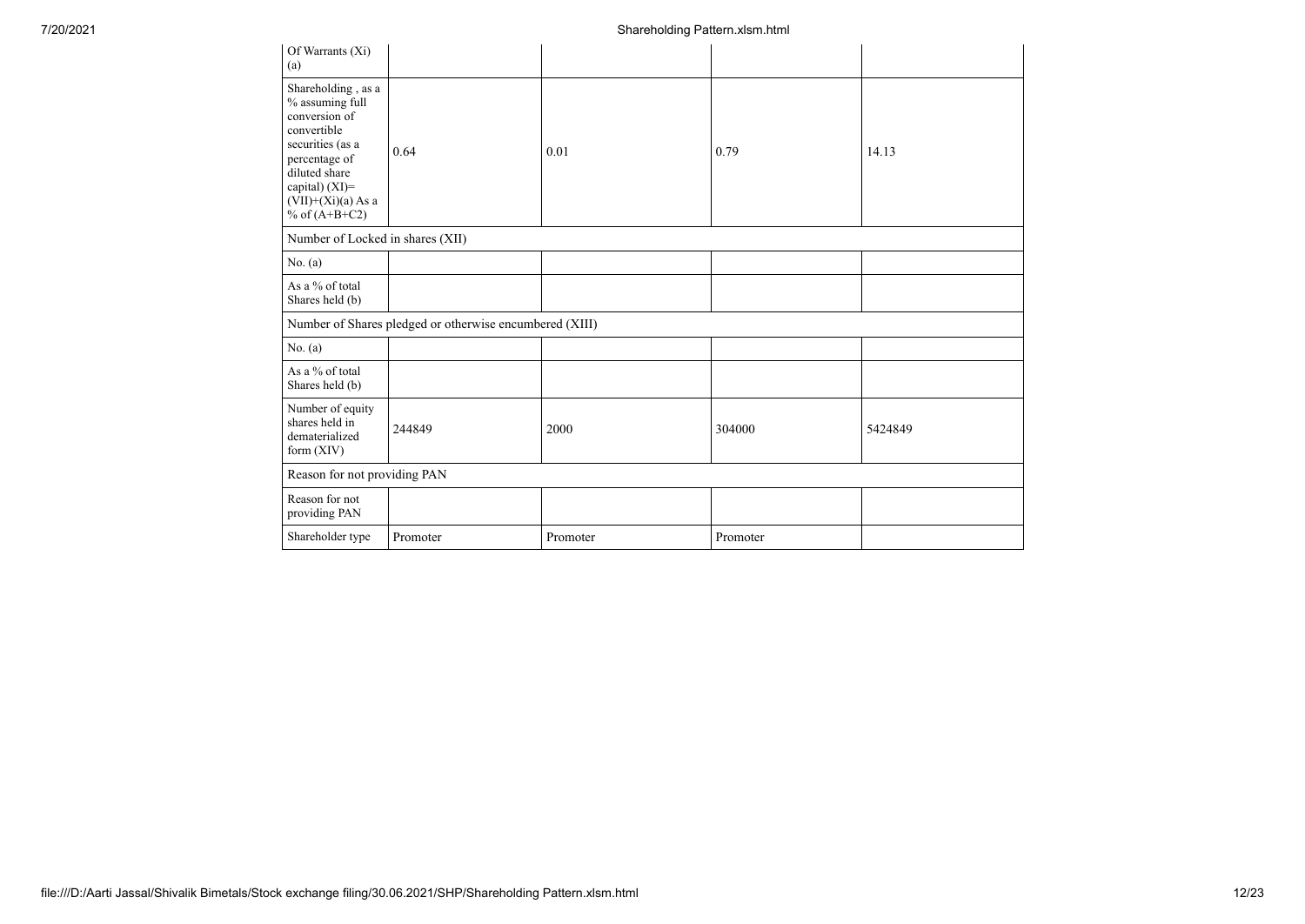|                                                                                                                      |                                                               |                                           | Any Other (specify)                                        |                                                                   |                                                                  |                                                              |
|----------------------------------------------------------------------------------------------------------------------|---------------------------------------------------------------|-------------------------------------------|------------------------------------------------------------|-------------------------------------------------------------------|------------------------------------------------------------------|--------------------------------------------------------------|
| Searial No.                                                                                                          | $\mathbf{1}$                                                  | $\overline{2}$                            | $\overline{3}$                                             | $\overline{4}$                                                    | 5                                                                | 6                                                            |
| Category                                                                                                             | <b>Bodies Corporate</b>                                       | <b>Bodies</b><br>Corporate                | <b>Bodies Corporate</b>                                    | <b>Bodies</b><br>Corporate                                        | <b>Bodies Corporate</b>                                          | <b>Bodies Corporate</b>                                      |
| Name of the<br>Shareholders (I)                                                                                      | AMAR<br>ENGINEERING<br><b>COMPANY PVT</b><br><b>LTD</b>       | ANGAD<br><b>ESTATES PVT</b><br><b>LTD</b> | <b>OD FINANCE</b><br>AND<br><b>INVESTMENT</b><br>$(P)$ LTD | <b>TSL</b><br><b>HOLDINGS</b><br><b>PRIVATE</b><br><b>LIMITED</b> | <b>ULTRA</b><br><b>PORTFOLIO</b><br>MANAGEMENT<br><b>PVT LTD</b> | <b>B S SANDHU</b><br>AND<br><b>ASSOCIATES</b><br>PRIVATE LTD |
| PAN (II)                                                                                                             | AAACA0214F                                                    | AAACA8041O                                | AAACO0299G                                                 | AAACT3448E                                                        | AAACU0117D                                                       | AABCB8936E                                                   |
| No. of the<br>Shareholders (I)                                                                                       | $\mathbf{1}$                                                  | 1                                         | 1                                                          | $\mathbf{1}$                                                      | 1                                                                | $\mathbf{1}$                                                 |
| No. of fully paid<br>up equity shares<br>held (IV)                                                                   | 1414310                                                       | 3310000                                   | 5070781                                                    | 5580400                                                           | 1904180                                                          | 570400                                                       |
| No. Of Partly paid-<br>up equity shares<br>held(V)                                                                   |                                                               |                                           |                                                            |                                                                   |                                                                  |                                                              |
| No. Of shares<br>underlying<br>Depository<br>Receipts (VI)                                                           |                                                               |                                           |                                                            |                                                                   |                                                                  |                                                              |
| Total nos. shares<br>held $(VII) = (IV) +$<br>$(V)$ + $(VI)$                                                         | 1414310                                                       | 3310000                                   | 5070781                                                    | 5580400                                                           | 1904180                                                          | 570400                                                       |
| Shareholding as a<br>% of total no. of<br>shares (calculated<br>as per SCRR,<br>1957) (VIII) As a<br>% of $(A+B+C2)$ | 3.68                                                          | 8.62                                      | 13.2                                                       | 14.53                                                             | 4.96                                                             | 1.49                                                         |
|                                                                                                                      | Number of Voting Rights held in each class of securities (IX) |                                           |                                                            |                                                                   |                                                                  |                                                              |
| Class eg: X                                                                                                          | 1414310                                                       | 3310000                                   | 5070781                                                    | 5580400                                                           | 1904180                                                          | 570400                                                       |
| Class eg:y                                                                                                           |                                                               |                                           |                                                            |                                                                   |                                                                  |                                                              |
| Total                                                                                                                | 1414310                                                       | 3310000                                   | 5070781                                                    | 5580400                                                           | 1904180                                                          | 570400                                                       |
| Total as a % of<br>Total Voting rights                                                                               | 3.72                                                          | 8.7                                       | 13.33                                                      | 14.67                                                             | 5.01                                                             | 1.5                                                          |
| No. Of Shares<br>Underlying<br>Outstanding<br>convertible<br>securities $(X)$                                        |                                                               |                                           |                                                            |                                                                   |                                                                  |                                                              |
| No. of Shares                                                                                                        |                                                               |                                           |                                                            |                                                                   |                                                                  |                                                              |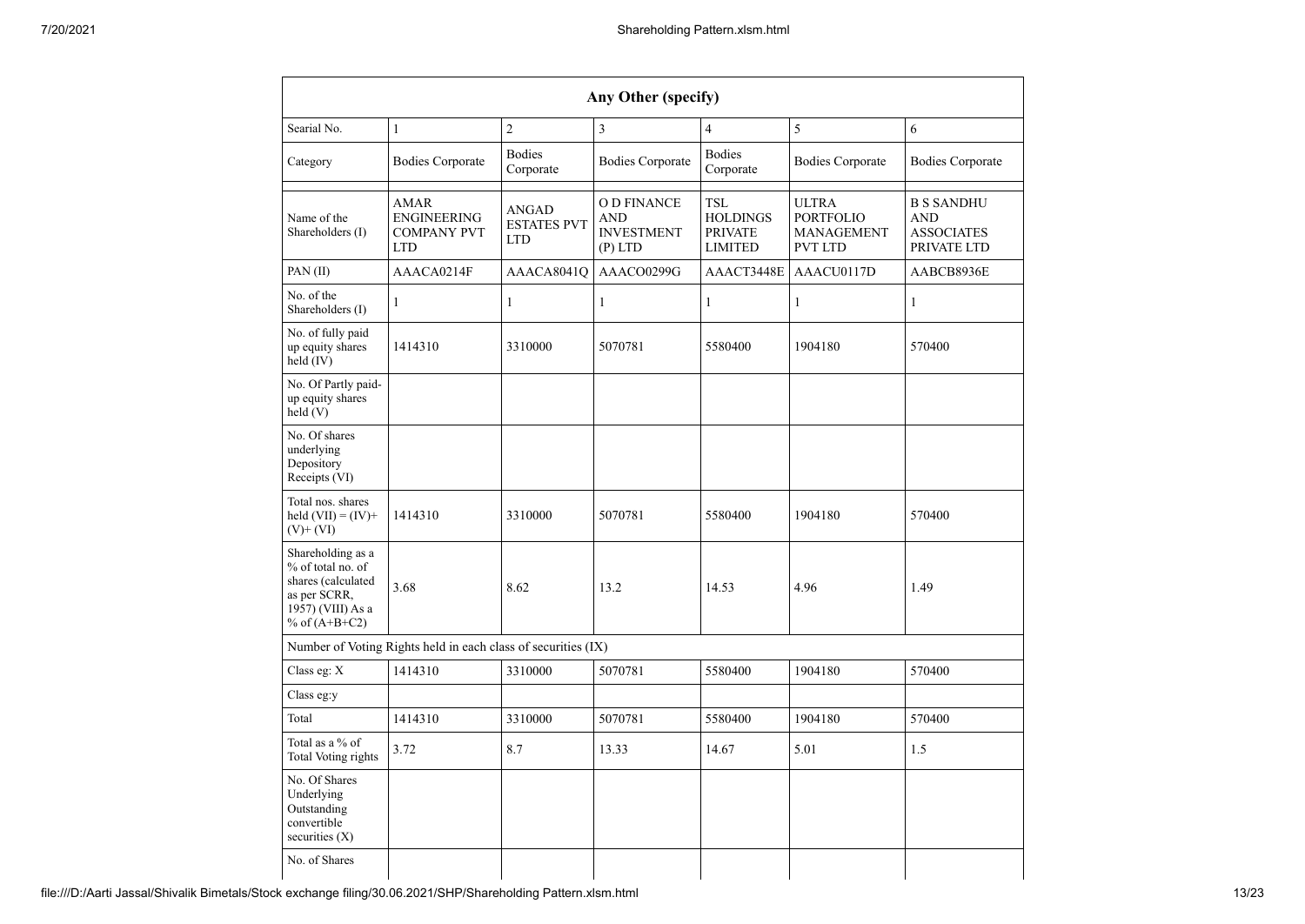| Underlying<br>Outstanding<br>Warrants (Xi)                                                                                                                                              |                                                         |          |          |          |          |          |
|-----------------------------------------------------------------------------------------------------------------------------------------------------------------------------------------|---------------------------------------------------------|----------|----------|----------|----------|----------|
| No. Of Shares<br>Underlying<br>Outstanding<br>convertible<br>securities and No.<br>Of Warrants (Xi)<br>(a)                                                                              |                                                         |          |          |          |          |          |
| Shareholding, as a<br>% assuming full<br>conversion of<br>convertible<br>securities (as a<br>percentage of<br>diluted share<br>capital) $(XI)$ =<br>$(VII)+(X)$ As a %<br>of $(A+B+C2)$ | 3.68                                                    | 8.62     | 13.2     | 14.53    | 4.96     | 1.49     |
| Number of Locked in shares (XII)                                                                                                                                                        |                                                         |          |          |          |          |          |
| No. (a)                                                                                                                                                                                 |                                                         |          |          |          |          |          |
| As a % of total<br>Shares held (b)                                                                                                                                                      |                                                         |          |          |          |          |          |
|                                                                                                                                                                                         | Number of Shares pledged or otherwise encumbered (XIII) |          |          |          |          |          |
| No. (a)                                                                                                                                                                                 |                                                         |          |          |          |          |          |
| As a % of total<br>Shares held (b)                                                                                                                                                      |                                                         |          |          |          |          |          |
| Number of equity<br>shares held in<br>dematerialized<br>form (XIV)                                                                                                                      | 1414310                                                 | 3310000  | 5070781  | 5580400  | 1904180  | 570400   |
| Reason for not providing PAN                                                                                                                                                            |                                                         |          |          |          |          |          |
| Reason for not<br>providing PAN                                                                                                                                                         |                                                         |          |          |          |          |          |
| Shareholder type                                                                                                                                                                        | Promoter                                                | Promoter | Promoter | Promoter | Promoter | Promoter |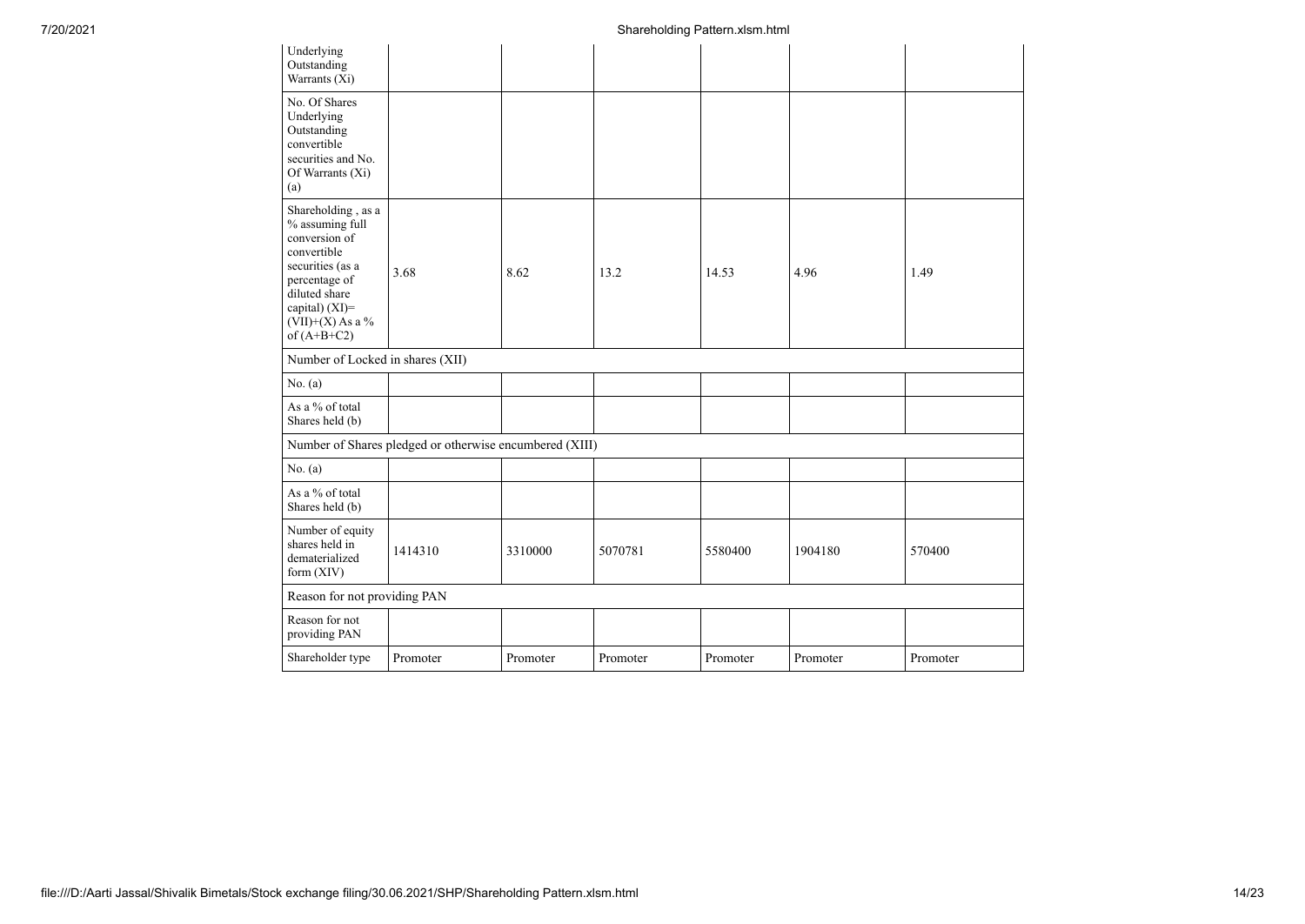|                                                                                                                      | Any Other (specify)                                           |  |  |  |  |  |
|----------------------------------------------------------------------------------------------------------------------|---------------------------------------------------------------|--|--|--|--|--|
| Searial No.                                                                                                          |                                                               |  |  |  |  |  |
| Category                                                                                                             | Click here to go back                                         |  |  |  |  |  |
| Name of the<br>Shareholders (I)                                                                                      |                                                               |  |  |  |  |  |
| PAN (II)                                                                                                             | Total                                                         |  |  |  |  |  |
| No. of the<br>Shareholders (I)                                                                                       | 6                                                             |  |  |  |  |  |
| No. of fully paid<br>up equity shares<br>$\text{held} (IV)$                                                          | 17850071                                                      |  |  |  |  |  |
| No. Of Partly paid-<br>up equity shares<br>$\text{held}(V)$                                                          |                                                               |  |  |  |  |  |
| No. Of shares<br>underlying<br>Depository<br>Receipts (VI)                                                           |                                                               |  |  |  |  |  |
| Total nos. shares<br>held $(VII) = (IV) +$<br>$(V)$ + $(VI)$                                                         | 17850071                                                      |  |  |  |  |  |
| Shareholding as a<br>% of total no. of<br>shares (calculated<br>as per SCRR,<br>1957) (VIII) As a<br>% of $(A+B+C2)$ | 46.48                                                         |  |  |  |  |  |
|                                                                                                                      | Number of Voting Rights held in each class of securities (IX) |  |  |  |  |  |
| Class eg: X                                                                                                          | 17850071                                                      |  |  |  |  |  |
| Class eg:y                                                                                                           |                                                               |  |  |  |  |  |
| Total                                                                                                                | 17850071                                                      |  |  |  |  |  |
| Total as a % of<br>Total Voting rights                                                                               | 46.92                                                         |  |  |  |  |  |
| No. Of Shares<br>Underlying<br>Outstanding<br>convertible<br>securities $(X)$                                        |                                                               |  |  |  |  |  |
| No. of Shares<br>Underlying<br>Outstanding<br>Warrants (Xi)                                                          |                                                               |  |  |  |  |  |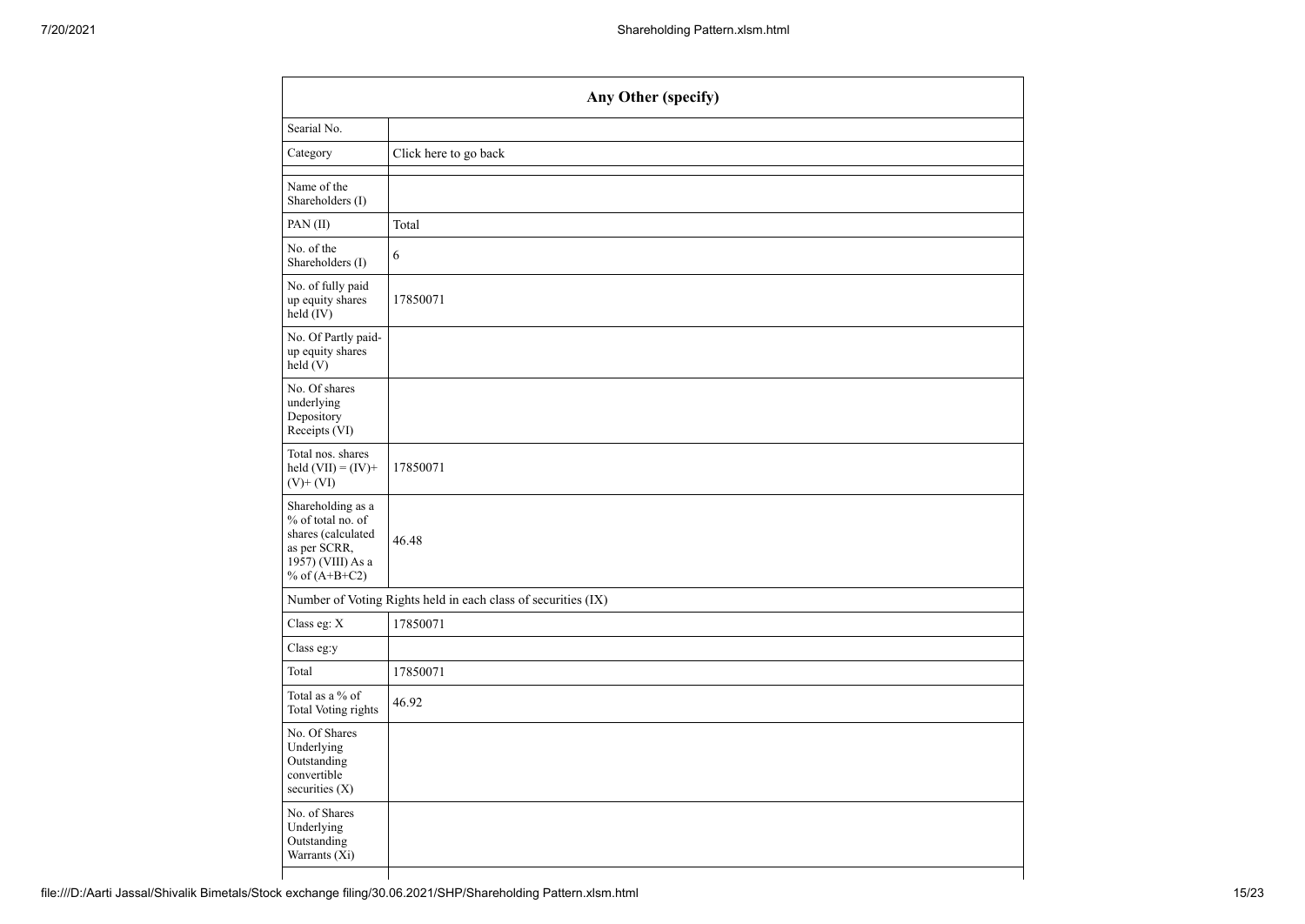| No. Of Shares<br>Underlying<br>Outstanding<br>convertible<br>securities and No.<br>Of Warrants (Xi)<br>(a)                                                                           |                                                         |
|--------------------------------------------------------------------------------------------------------------------------------------------------------------------------------------|---------------------------------------------------------|
| Shareholding, as a<br>% assuming full<br>conversion of<br>convertible<br>securities (as a<br>percentage of<br>diluted share<br>capital) (XI)=<br>$(VII)+(X)$ As a %<br>of $(A+B+C2)$ | 46.48                                                   |
| Number of Locked in shares (XII)                                                                                                                                                     |                                                         |
| No. (a)                                                                                                                                                                              |                                                         |
| As a % of total<br>Shares held (b)                                                                                                                                                   |                                                         |
|                                                                                                                                                                                      | Number of Shares pledged or otherwise encumbered (XIII) |
| No. (a)                                                                                                                                                                              |                                                         |
| As a % of total<br>Shares held (b)                                                                                                                                                   |                                                         |
| Number of equity<br>shares held in<br>dematerialized<br>form $(XIV)$                                                                                                                 | 17850071                                                |
| Reason for not providing PAN                                                                                                                                                         |                                                         |
| Reason for not<br>providing PAN                                                                                                                                                      |                                                         |
| Shareholder type                                                                                                                                                                     |                                                         |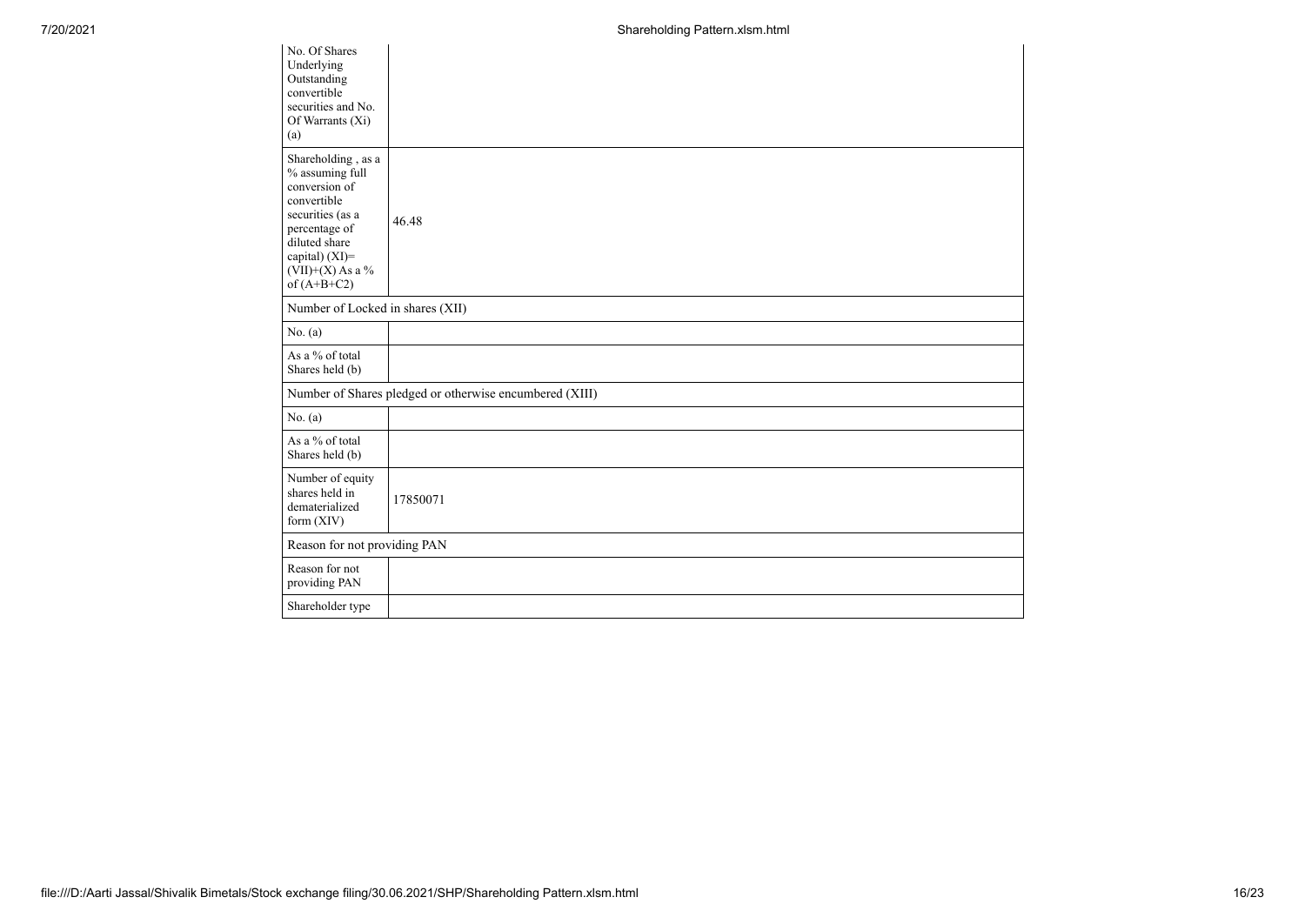|                                                                                                                        |                                                               |                                                    | Individuals - ii. Individual shareholders holding nominal share capital in excess of Rs. 2 lakhs. |                            |                          |
|------------------------------------------------------------------------------------------------------------------------|---------------------------------------------------------------|----------------------------------------------------|---------------------------------------------------------------------------------------------------|----------------------------|--------------------------|
| Searial No.                                                                                                            | $\,1$                                                         | $\overline{2}$                                     | $\mathfrak{Z}$                                                                                    | $\overline{4}$             |                          |
| Name of the<br>Shareholders (I)                                                                                        | <b>MAHENDRA</b><br>CHANDULAL DHARU<br><b>HUF</b>              | <b>BHAVNA</b><br><b>GOVINDBHAI</b><br><b>DESAI</b> | <b>PREMILABEN</b><br>MAHENDRAKUMAR<br><b>DHARU</b>                                                | LINCOLN P<br><b>COELHO</b> | Click here to<br>go back |
| PAN $(II)$                                                                                                             | AALHS4943P                                                    | ABKPD4860C                                         | ACKPD5757H                                                                                        | AEGPC1227D                 | Total                    |
| No. of fully paid<br>up equity shares<br>held (IV)                                                                     | 626894                                                        | 477000                                             | 536141                                                                                            | 400000                     | 2040035                  |
| No. Of Partly paid-<br>up equity shares<br>held(V)                                                                     |                                                               |                                                    |                                                                                                   |                            |                          |
| No. Of shares<br>underlying<br>Depository<br>Receipts (VI)                                                             |                                                               |                                                    |                                                                                                   |                            |                          |
| Total nos. shares<br>held $(VII) = (IV) +$<br>$(V)$ + $(VI)$                                                           | 626894                                                        | 477000                                             | 536141                                                                                            | 400000                     | 2040035                  |
| Shareholding as a<br>% of total no. of<br>shares (calculated<br>as per SCRR,<br>$1957)$ (VIII) As a<br>% of $(A+B+C2)$ | 1.63                                                          | 1.24                                               | 1.4                                                                                               | 1.04                       | 5.31                     |
|                                                                                                                        | Number of Voting Rights held in each class of securities (IX) |                                                    |                                                                                                   |                            |                          |
| Class eg: X                                                                                                            | 626894                                                        | 477000                                             | 536141                                                                                            | 400000                     | 2040035                  |
| Class eg:y                                                                                                             |                                                               |                                                    |                                                                                                   |                            |                          |
| Total                                                                                                                  | 626894                                                        | 477000                                             | 536141                                                                                            | 400000                     | 2040035                  |
| Total as a % of<br>Total Voting rights                                                                                 | 1.65                                                          | 1.25                                               | 1.41                                                                                              | 1.05                       | 5.36                     |
| No. Of Shares<br>Underlying<br>Outstanding<br>convertible<br>securities $(X)$                                          |                                                               |                                                    |                                                                                                   |                            |                          |
| No. of Shares<br>Underlying<br>Outstanding<br>Warrants (Xi)                                                            |                                                               |                                                    |                                                                                                   |                            |                          |
| No. Of Shares<br>Underlying<br>Outstanding<br>convertible                                                              |                                                               |                                                    |                                                                                                   |                            |                          |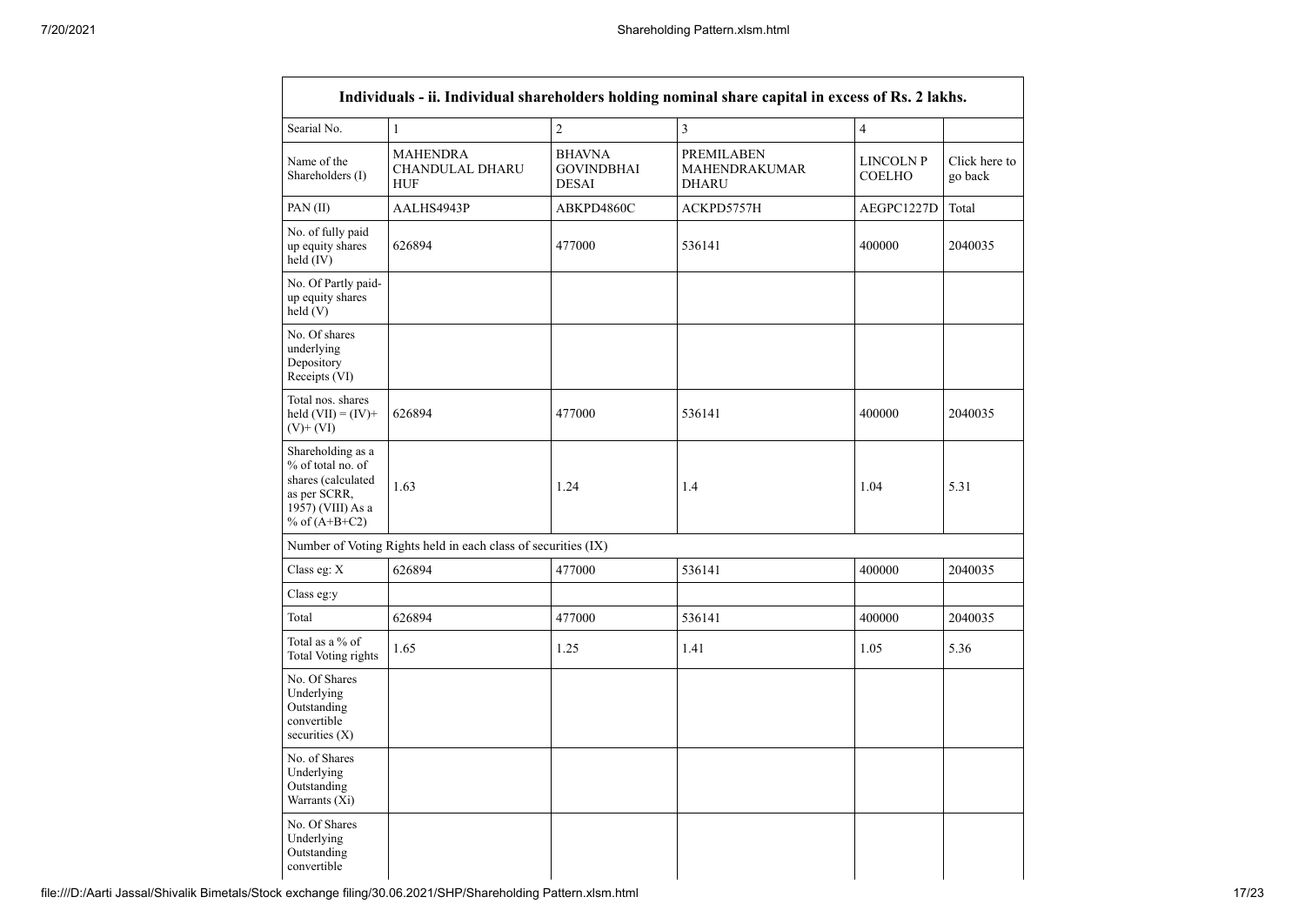| securities and No.<br>Of Warrants (Xi)<br>(a)                                                                                                                                        |        |        |        |        |         |
|--------------------------------------------------------------------------------------------------------------------------------------------------------------------------------------|--------|--------|--------|--------|---------|
| Shareholding, as a<br>% assuming full<br>conversion of<br>convertible<br>securities (as a<br>percentage of<br>diluted share<br>capital) (XI)=<br>$(VII)+(X)$ As a %<br>of $(A+B+C2)$ | 1.63   | 1.24   | 1.4    | 1.04   | 5.31    |
| Number of Locked in shares (XII)                                                                                                                                                     |        |        |        |        |         |
| No. (a)                                                                                                                                                                              |        |        |        |        |         |
| As a % of total<br>Shares held (b)                                                                                                                                                   |        |        |        |        |         |
| Number of equity<br>shares held in<br>dematerialized<br>form $(XIV)$                                                                                                                 | 626894 | 477000 | 536141 | 400000 | 2040035 |
| Reason for not providing PAN                                                                                                                                                         |        |        |        |        |         |
| Reason for not<br>providing PAN                                                                                                                                                      |        |        |        |        |         |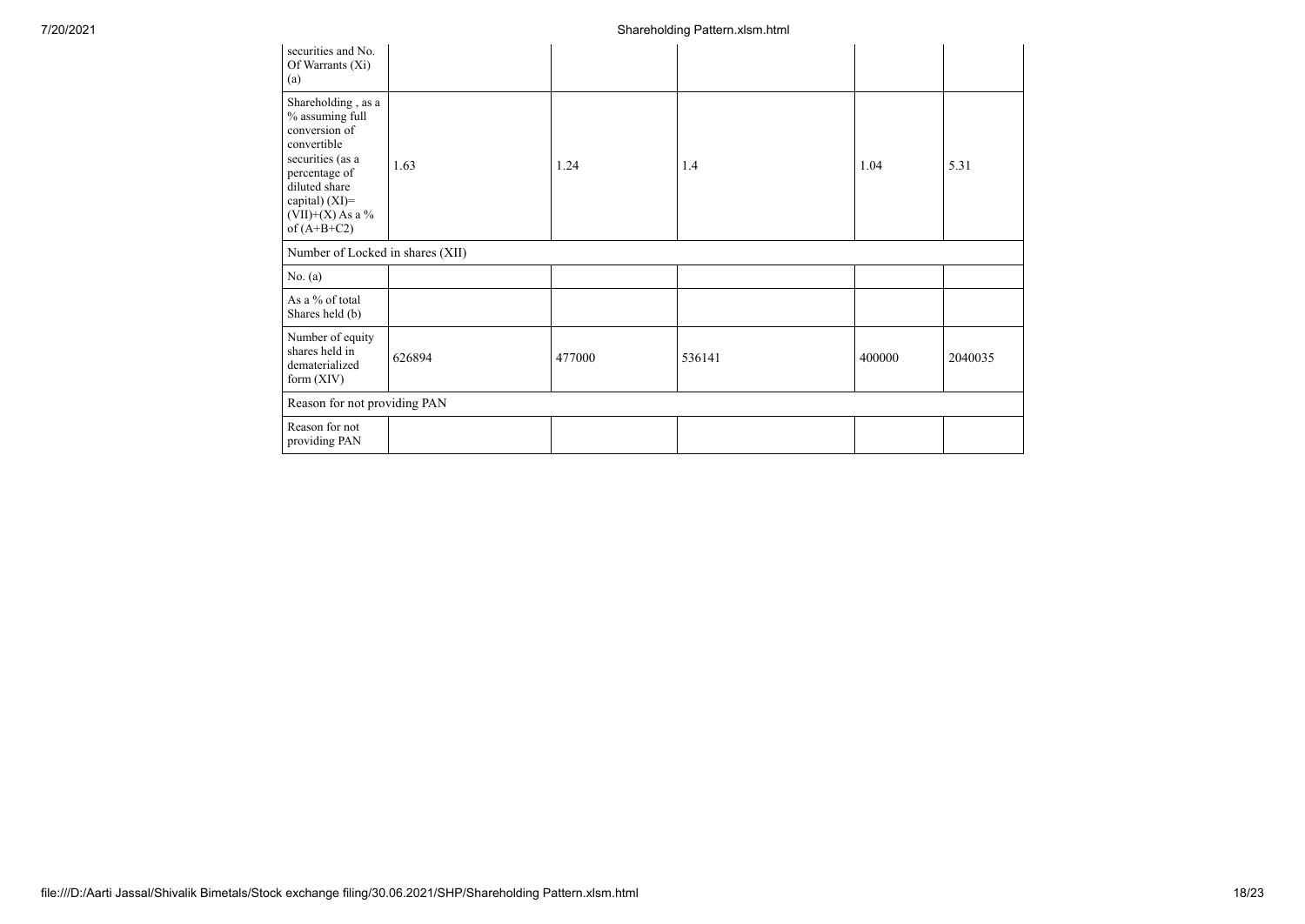|                                                                                                                      |                            |                                                               | Any Other (specify)                       |                     |              |                |                                               |
|----------------------------------------------------------------------------------------------------------------------|----------------------------|---------------------------------------------------------------|-------------------------------------------|---------------------|--------------|----------------|-----------------------------------------------|
| Searial No.                                                                                                          | $\mathbf{1}$               | $\overline{c}$                                                | $\overline{\mathbf{3}}$                   | $\overline{4}$      | 5            | 6              | $\overline{7}$                                |
| Category                                                                                                             | <b>Bodies</b><br>Corporate | Non-Resident<br>Indian (NRI)                                  | Non-Resident Indian<br>(NRI)              | Clearing<br>Members | Trusts       | <b>IEPF</b>    | Unclaimed or<br>Suspense or Escrow<br>Account |
| Category / More<br>than 1 percentage                                                                                 | Category                   | Category                                                      | More than 1 percentage of<br>shareholding | Category            | Category     | Category       | Category                                      |
| Name of the<br>Shareholders (I)                                                                                      |                            |                                                               | <b>SANDEEP KAPADIA</b>                    |                     |              |                |                                               |
| PAN $(II)$                                                                                                           |                            |                                                               | ARDPK5995N                                |                     |              |                |                                               |
| No. of the<br>Shareholders (I)                                                                                       | 57                         | 145                                                           | $\mathbf{1}$                              | 81                  | $\mathbf{1}$ | $\mathbf{1}$   | $\mathbf{1}$                                  |
| No. of fully paid<br>up equity shares<br>held (IV)                                                                   | 715922                     | 836932                                                        | 400444                                    | 188829              | 2000         | 236976         | 124000                                        |
| No. Of Partly paid-<br>up equity shares<br>held(V)                                                                   |                            |                                                               |                                           |                     |              |                |                                               |
| No. Of shares<br>underlying<br>Depository<br>Receipts (VI)                                                           |                            |                                                               |                                           |                     |              |                |                                               |
| Total nos. shares<br>held $(VII) = (IV) +$<br>$(V)+(VI)$                                                             | 715922                     | 836932                                                        | 400444                                    | 188829              | 2000         | 236976         | 124000                                        |
| Shareholding as a<br>% of total no. of<br>shares (calculated<br>as per SCRR,<br>1957) (VIII) As a<br>% of $(A+B+C2)$ | 1.86                       | 2.18                                                          | 1.04                                      | 0.49                | 0.01         | 0.62           | 0.32                                          |
|                                                                                                                      |                            | Number of Voting Rights held in each class of securities (IX) |                                           |                     |              |                |                                               |
| Class eg: $X$                                                                                                        | 715922                     | 836932                                                        | 400444                                    | 188829              | 2000         | $\mathbf{0}$   | $\boldsymbol{0}$                              |
| Class eg:y                                                                                                           |                            |                                                               |                                           |                     |              |                |                                               |
| Total                                                                                                                | 715922                     | 836932                                                        | 400444                                    | 188829              | 2000         | $\theta$       | $\theta$                                      |
| Total as a % of<br>Total Voting rights                                                                               | 1.88                       | 2.2                                                           | 1.05                                      | 0.5                 | 0.01         | $\overline{0}$ | $\boldsymbol{0}$                              |
| No. Of Shares<br>Underlying<br>Outstanding<br>convertible<br>securities $(X)$                                        |                            |                                                               |                                           |                     |              |                |                                               |
|                                                                                                                      |                            |                                                               |                                           |                     |              |                |                                               |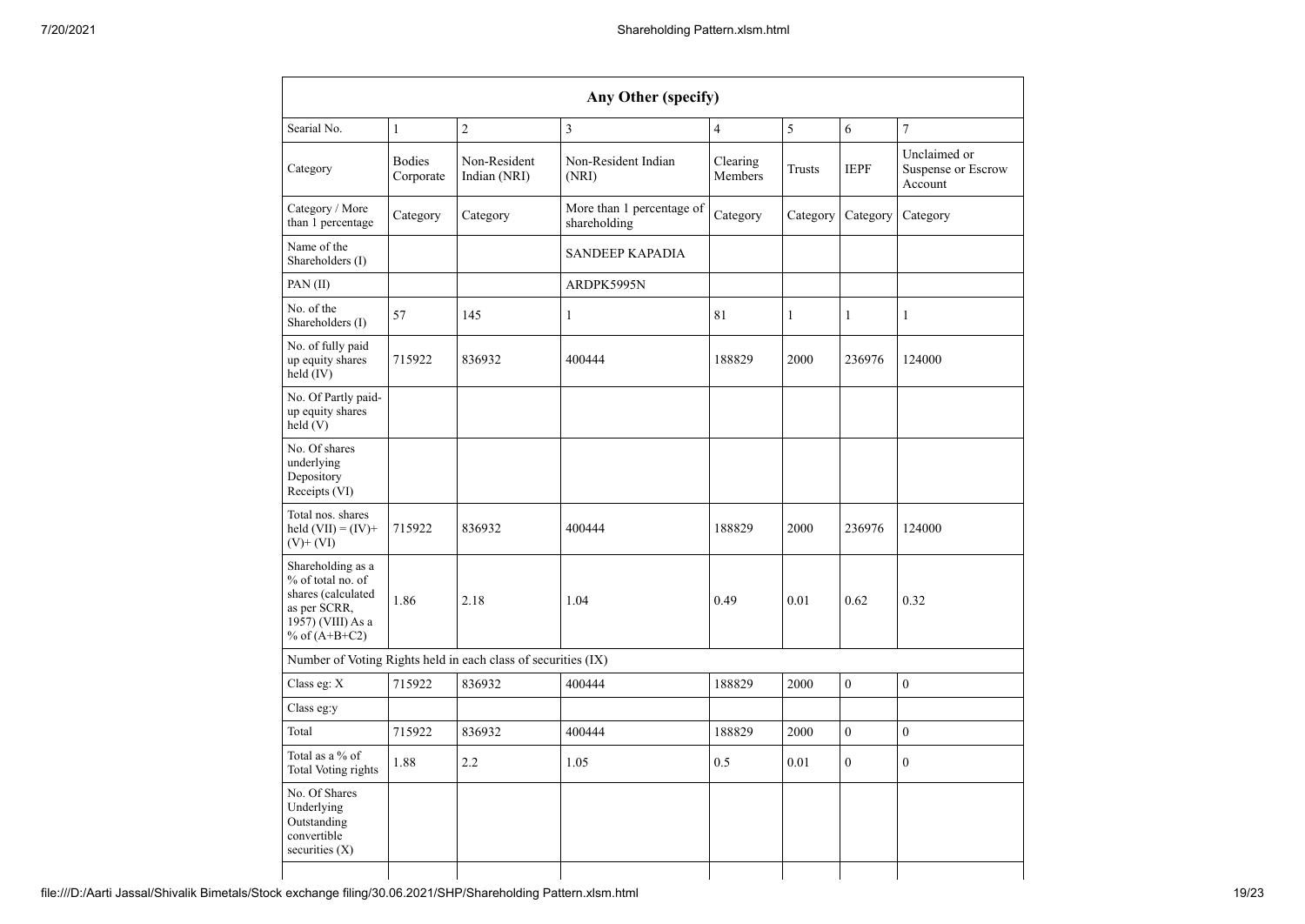| No. of Shares<br>Underlying<br>Outstanding<br>Warrants $(X_i)$                                                                                                                       |                              |        |        |        |      |        |        |
|--------------------------------------------------------------------------------------------------------------------------------------------------------------------------------------|------------------------------|--------|--------|--------|------|--------|--------|
| No. Of Shares<br>Underlying<br>Outstanding<br>convertible<br>securities and No.<br>Of Warrants (Xi)<br>(a)                                                                           |                              |        |        |        |      |        |        |
| Shareholding, as a<br>% assuming full<br>conversion of<br>convertible<br>securities (as a<br>percentage of<br>diluted share<br>capital) (XI)=<br>$(VII)+(X)$ As a %<br>of $(A+B+C2)$ | 1.86                         | 2.18   | 1.04   | 0.49   | 0.01 | 0.62   | 0.32   |
| Number of Locked in shares (XII)                                                                                                                                                     |                              |        |        |        |      |        |        |
| No. (a)                                                                                                                                                                              |                              |        |        |        |      |        |        |
| As a % of total<br>Shares held (b)                                                                                                                                                   |                              |        |        |        |      |        |        |
| Number of equity<br>shares held in<br>dematerialized<br>form (XIV)                                                                                                                   | 712922                       | 836932 | 400444 | 188829 | 2000 | 236976 | 124000 |
|                                                                                                                                                                                      | Reason for not providing PAN |        |        |        |      |        |        |
| Reason for not<br>providing PAN                                                                                                                                                      |                              |        |        |        |      |        |        |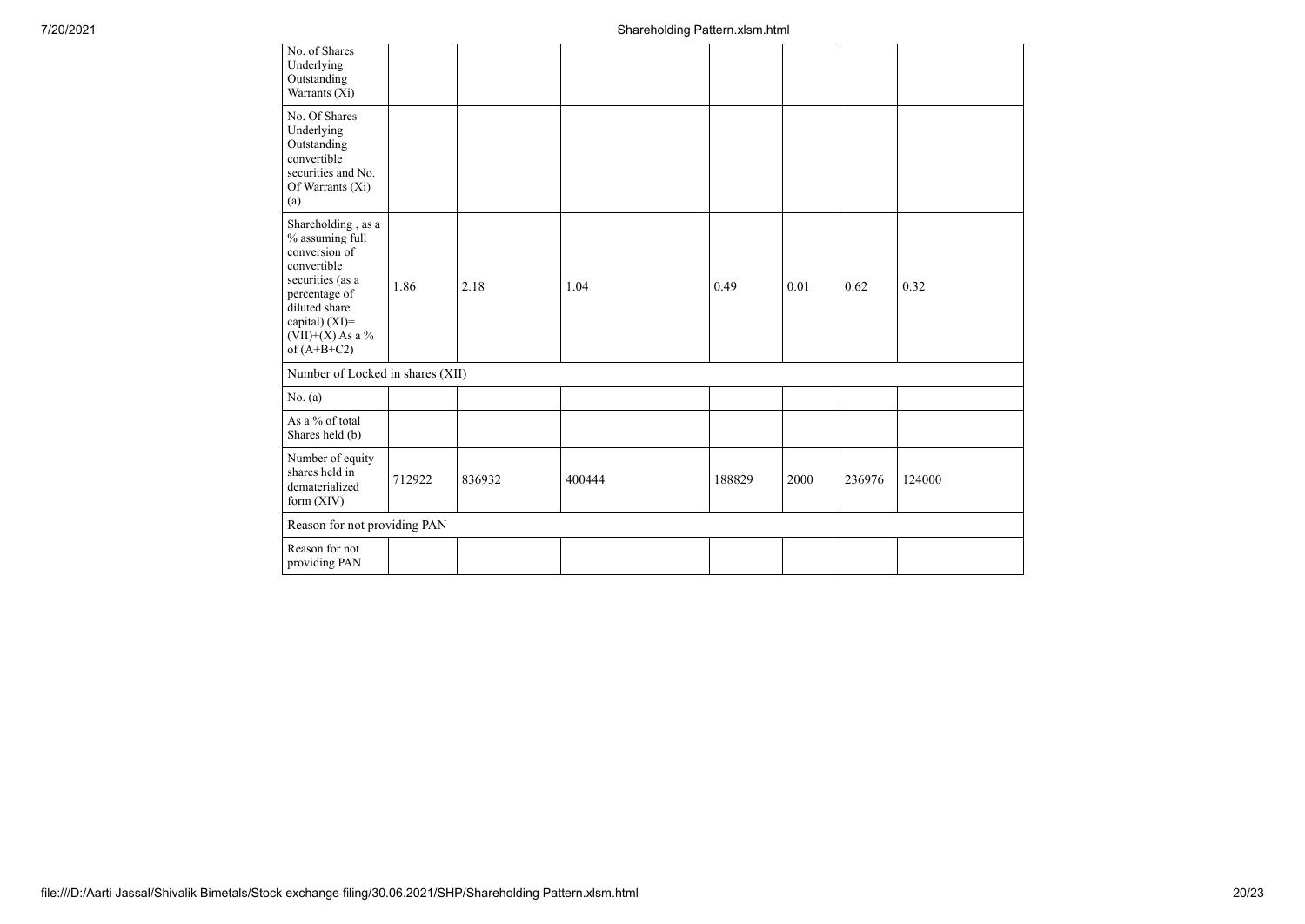| Any Other (specify)                                                                                                  |                                                               |  |  |  |  |
|----------------------------------------------------------------------------------------------------------------------|---------------------------------------------------------------|--|--|--|--|
| Searial No.                                                                                                          |                                                               |  |  |  |  |
| Category                                                                                                             |                                                               |  |  |  |  |
| Category / More<br>than 1 percentage                                                                                 |                                                               |  |  |  |  |
| Name of the<br>Shareholders (I)                                                                                      | Click here to go back                                         |  |  |  |  |
| PAN (II)                                                                                                             | Total                                                         |  |  |  |  |
| No. of the<br>Shareholders (I)                                                                                       | 286                                                           |  |  |  |  |
| No. of fully paid<br>up equity shares<br>held (IV)                                                                   | 2104659                                                       |  |  |  |  |
| No. Of Partly paid-<br>up equity shares<br>held(V)                                                                   |                                                               |  |  |  |  |
| No. Of shares<br>underlying<br>Depository<br>Receipts (VI)                                                           |                                                               |  |  |  |  |
| Total nos. shares<br>held $(VII) = (IV) +$<br>$(V)$ + $(VI)$                                                         | 2104659                                                       |  |  |  |  |
| Shareholding as a<br>% of total no. of<br>shares (calculated<br>as per SCRR,<br>1957) (VIII) As a<br>% of $(A+B+C2)$ | 5.48                                                          |  |  |  |  |
|                                                                                                                      | Number of Voting Rights held in each class of securities (IX) |  |  |  |  |
| Class eg: $X$                                                                                                        | 1743683                                                       |  |  |  |  |
| Class eg:y                                                                                                           |                                                               |  |  |  |  |
| Total                                                                                                                | 1743683                                                       |  |  |  |  |
| Total as a % of<br>Total Voting rights                                                                               | 4.59                                                          |  |  |  |  |
| No. Of Shares<br>Underlying<br>Outstanding<br>convertible<br>securities $(X)$                                        |                                                               |  |  |  |  |
| No. of Shares<br>Underlying                                                                                          |                                                               |  |  |  |  |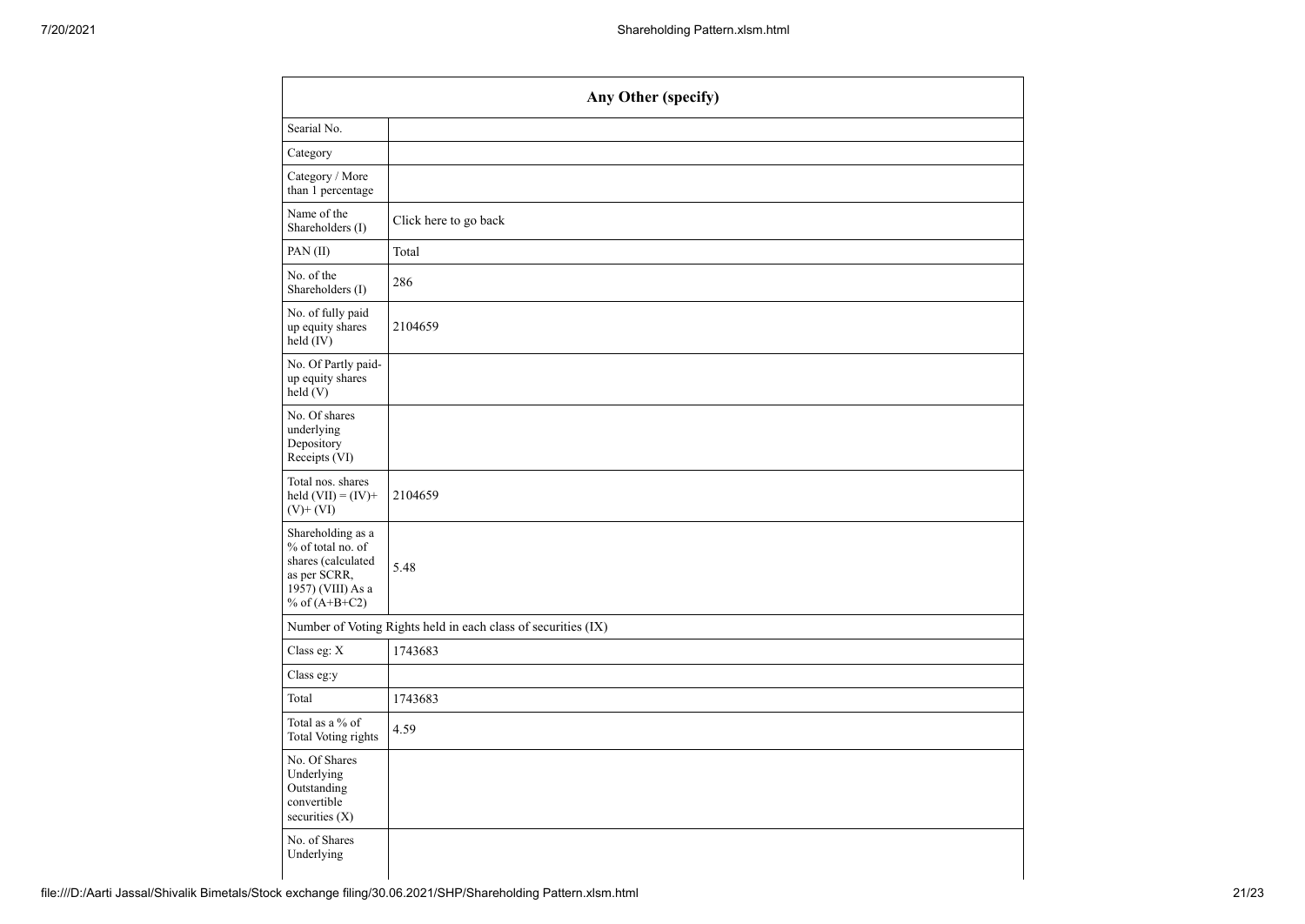| Outstanding<br>Warrants $(X_i)$                                                                                                                                                         |         |
|-----------------------------------------------------------------------------------------------------------------------------------------------------------------------------------------|---------|
| No. Of Shares<br>Underlying<br>Outstanding<br>convertible<br>securities and No.<br>Of Warrants (Xi)<br>(a)                                                                              |         |
| Shareholding, as a<br>$\%$ assuming full<br>conversion of<br>convertible<br>securities (as a<br>percentage of<br>diluted share<br>capital) (XI)=<br>$(VII)+(X)$ As a %<br>of $(A+B+C2)$ | 5.48    |
| Number of Locked in shares (XII)                                                                                                                                                        |         |
| No. (a)                                                                                                                                                                                 |         |
| As a % of total<br>Shares held (b)                                                                                                                                                      |         |
| Number of equity<br>shares held in<br>dematerialized<br>form $(XIV)$                                                                                                                    | 2101659 |
| Reason for not providing PAN                                                                                                                                                            |         |
| Reason for not<br>providing PAN                                                                                                                                                         |         |